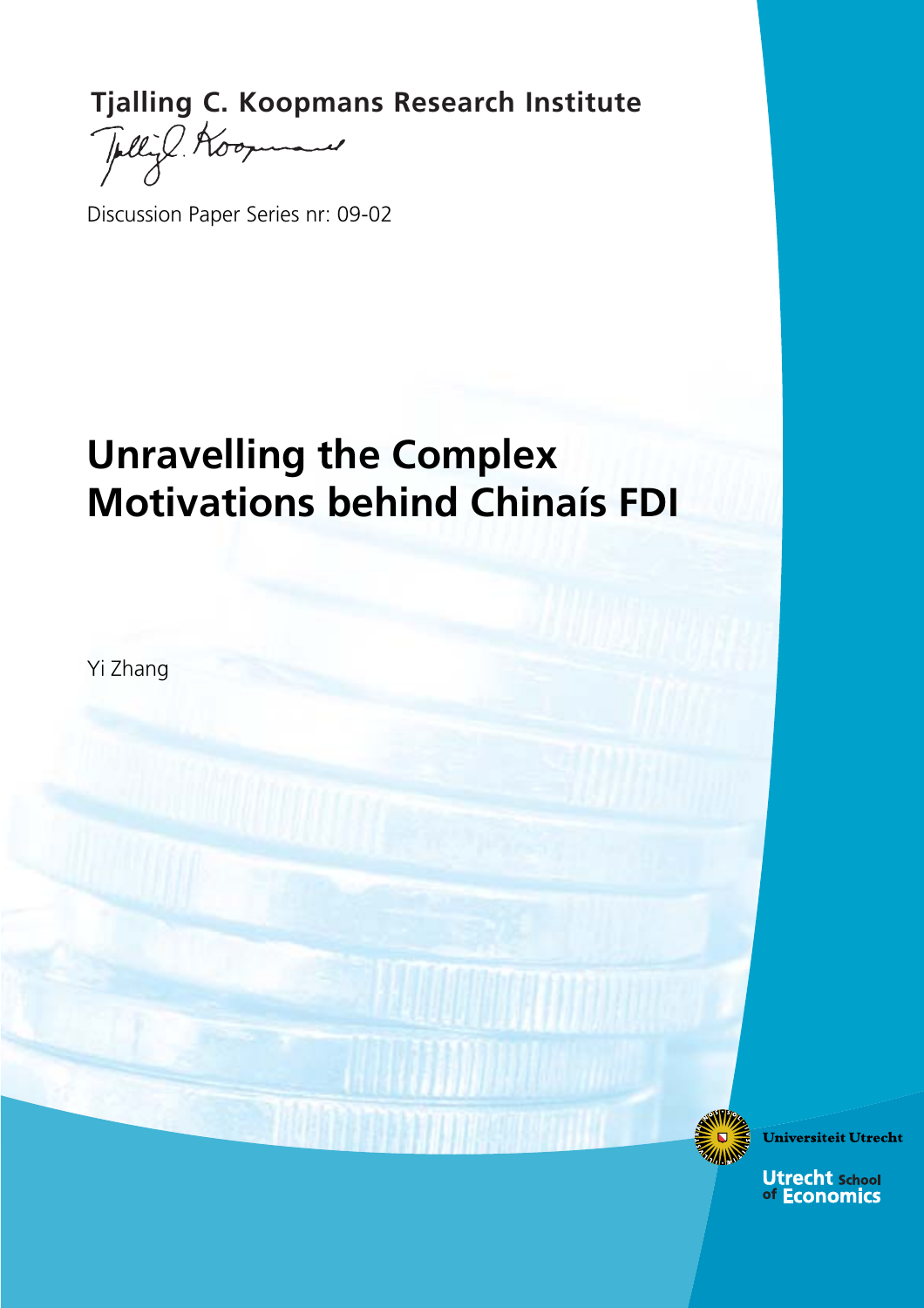#### **Tjalling C. Koopmans Research Institute Utrecht School of Economics Utrecht University**

Janskerkhof 12 3512 BL Utrecht The Netherlands telephone +31 30 253 9800 fax +31 30 253 7373 website www.koopmansinstitute.uu.nl

The Tjalling C. Koopmans Institute is the research institute and research school of Utrecht School of Economics. It was founded in 2003, and named after Professor Tjalling C. Koopmans, Dutch-born Nobel Prize laureate in economics of 1975.

In the discussion papers series the Koopmans Institute publishes results of ongoing research for early dissemination of research results, and to enhance discussion with colleagues.

Please send any comments and suggestions on the Koopmans institute, or this series to **J.M.vanDort@uu.nl** 

ontwerp voorblad: WRIK Utrecht

#### **How to reach the authors**

*Please direct all correspondence to the first author.* 

Yi Zhang Utrecht University Utrecht School of Economics Janskerkhof 12 3512 BL Utrecht The Netherlands. E-mail: Y.Zhang@uu.nl

This paper can be downloaded at: http://www.koopmansinstitute.uu.nl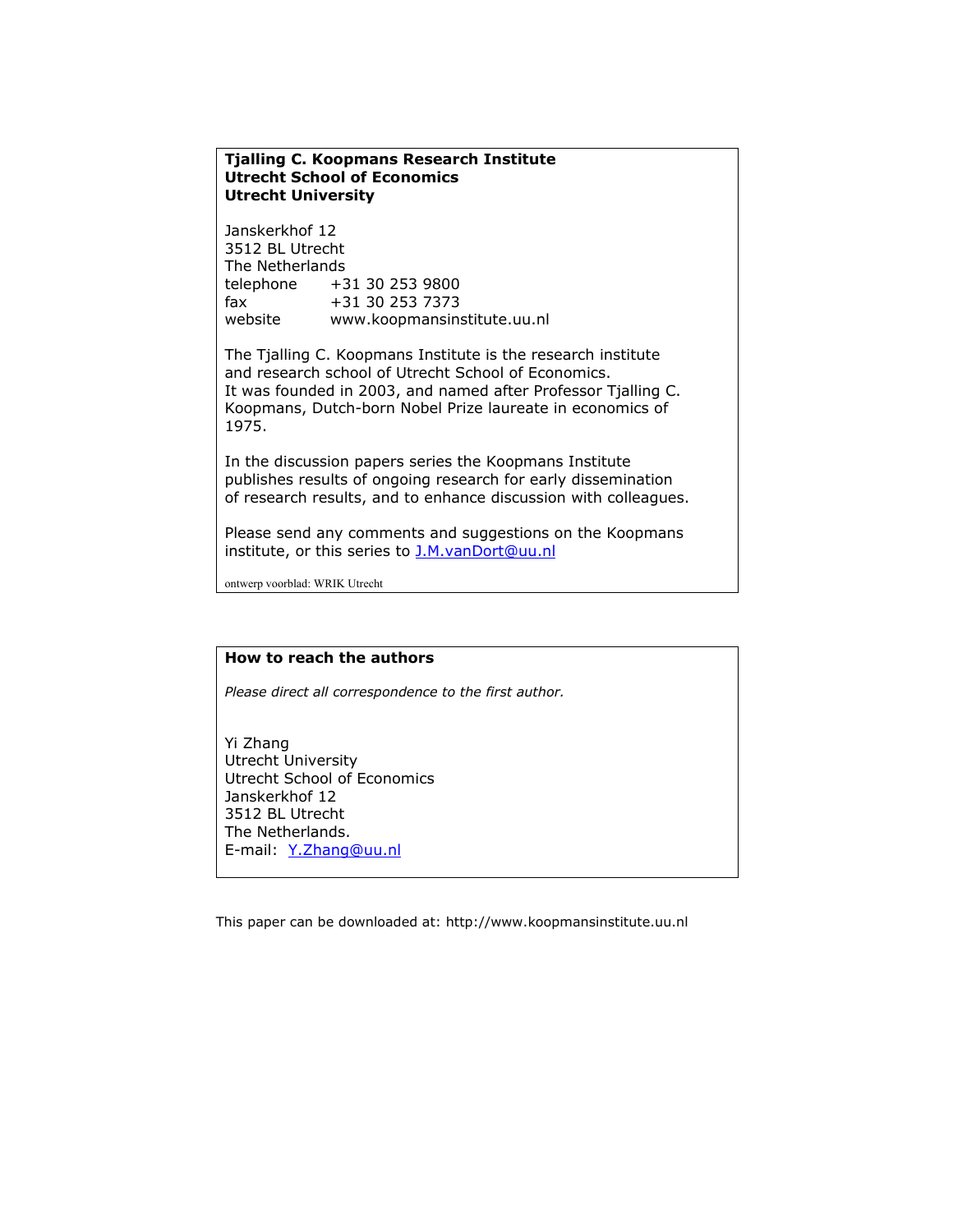Utrecht School of Economics Tjalling C. Koopmans Research Institute Discussion Paper Series 09-02

# **Unravelling the Complex Motivations behind China's FDI**

Yi Zhang

Utrecht School of Economics Utrecht University

February 2009

#### **Abstract**

We empirically investigate the factors that drive China's outward FDI using dynamic panel methods for 27 countries from 1995 to 2002. Based on the literature review we test three hypotheses: comparative advantages in low wage countries, vertical integration towards resource and human capital abundant countries, and the transaction-enforcing FDI to complement exports. Our results provide strong support for the transaction-enforcing motive: China's FDI follows exports. Next, only in the presence of exports, low income per capita is important arguably because low-income countries have a preference for Chinese low-cost exports. Finally, though this series we find no evidence of FDI to skill-abundant countries and no evidence that host market resources or governance matters.

**Keywords**: China, transaction-enforcing FDI, locational determinants

**JEL classification**: F21, F23, O16, O19, O53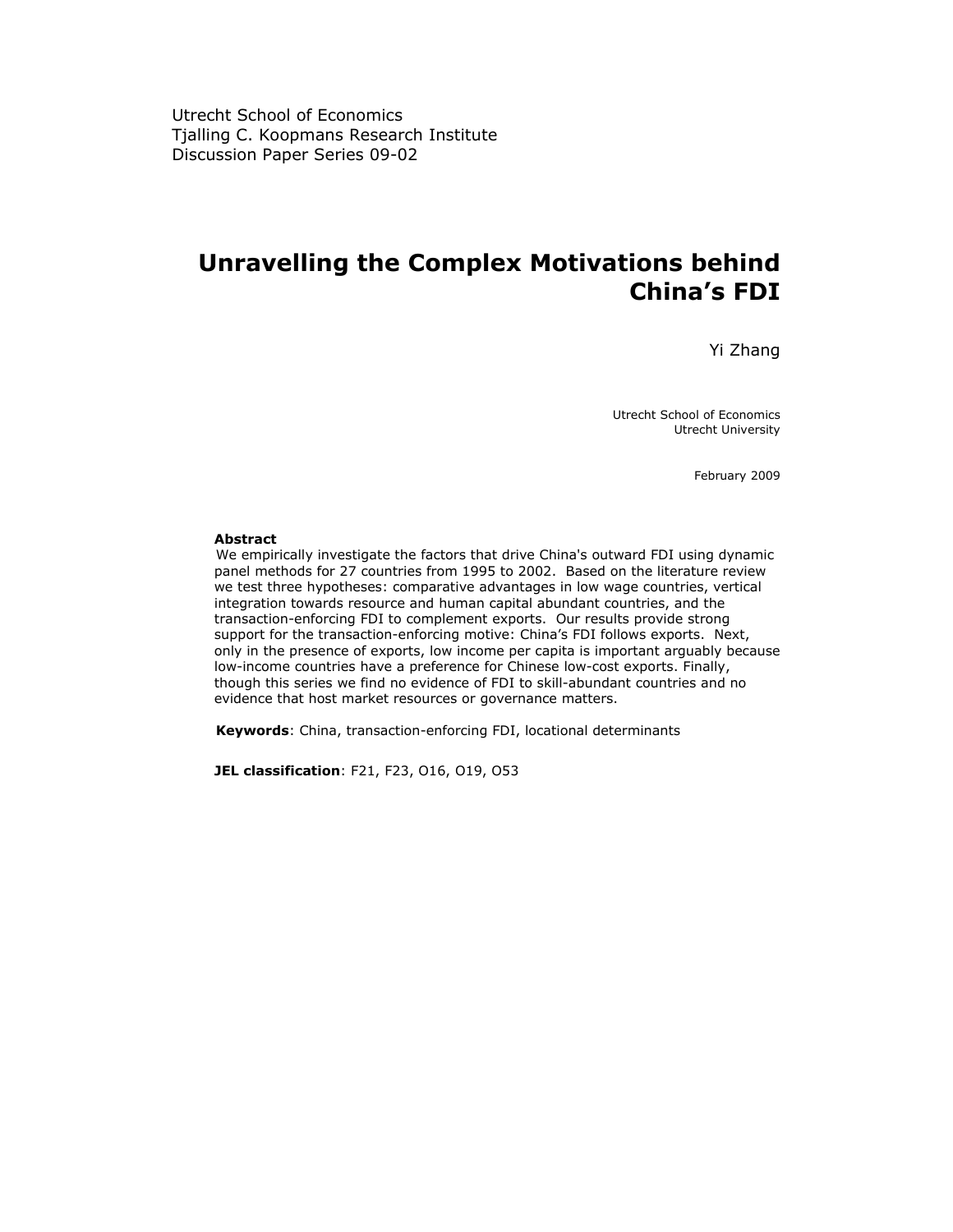# **I. Introduction**

In addition to attracting massive amounts FDI over time China has also become a major source of outward FDI. In 2005 FDI outflow from China amounted to U.S. \$12.3 billion (1.68 percent of the world total). By 2003 3,439 mainland Chinese enterprises had set up 7,470 companies in 139 countries. Of these firms, 27% are in manufacturing, 14% in commercial services, and 10% in wholesale and retail trade. Major overseas investors are listed below along with their foreign share of total assets in parentheses: China Ocean Shipping Group (31%), China National Cereal, Oils and Foodstuff Import and Export (42%), China National Chemicals Import and Export (40%), and China National Offshore Oil Corporation (27%). Many of the Chinese firms investing abroad are publicly owned, either by the state or by the provinces. However, limited liability firms from mainland China are increasingly engaged in outward FDI (UNCTAD 2003, 2004, 2005).

The purpose of this paper is to attempt to formulate an explanation for the rise in outward FDI from China. In general, there are two major theories about developing country FDI. First, outward FDI may follow a specific development path, increasing with the level of national income (e.g. see: Dunning et al. 1997). Second, and this is the focus of our research, FDI can be explained by host country characteristics. Heretofore the lion's share of the empirical literature deals with FDI from developed countries, and supports the thesis that horizontal FDI dominates because the market size of the host country is the most important determinant.<sup>1</sup> In contrast, there are only a few limited studies of the locational determinants of FDI from developing countries.<sup>2</sup> Explanations for this gap may be that developing countries are a heterogeneous group in which most countries have been less important players in cross-border investment, and that firms in developing countries are small so that the internationalization strategy is of limited importance to them.Or, that data on FDI from developing countries are less reliable.

In light of China's rising economic prowess we investigate the causal relation

<sup>&</sup>lt;sup>1</sup> See for example Culem (1988) for OECD countries, Lunn (1980) for the EU, Hines (1996) for the US, and many more recent papers.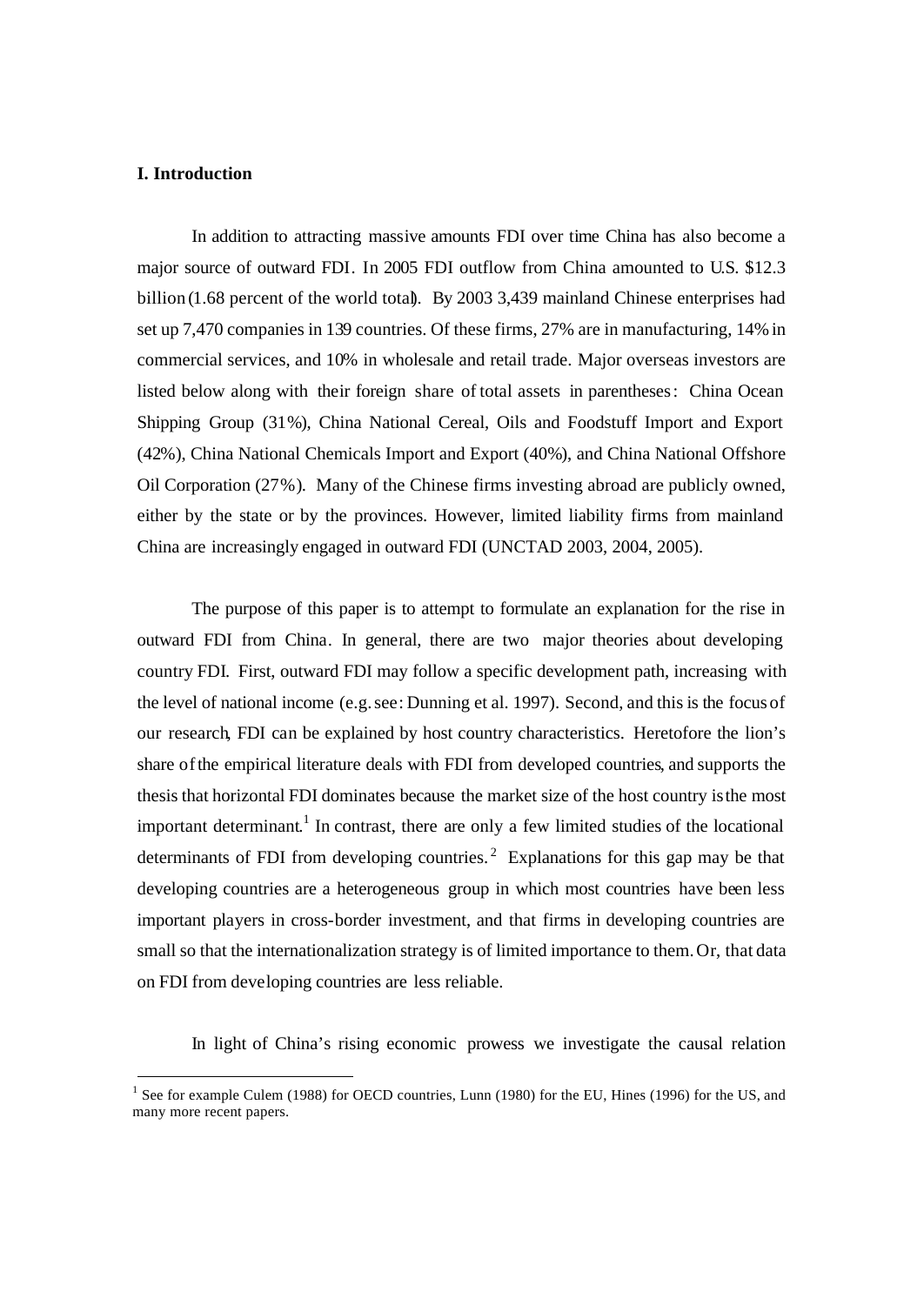between the dynamics of China's export markets and its FDI flows. In addition, we hope to draw some insights regarding the evolving pattern ofChina's foreign trade. Although still a developing country, China has rapidly become an important global investor. By studying China's FDI we hope to fill a more general gap by investigating what drives developing countries overseas investments. Our main conclusion is that we find strong support for the transaction-enforcing role of FDI. That is, Chinese firms mainly invest in countries to which they export.

In the present section we limit our discussion to four other studies on China's outward FDI that are relevant to our research. Liu et al. (2005) is part of the large empirical literature that analyzes the investment development path (IDP) of developing countries. They investigate how China's outward FDI is related to its internal economic development. Liu et al. show that FDI follows exports as a later stage of China 's economic development. Their work focuses on the "push" determinants for FDI in the home country. In contrast our paper analyzes the pull factors in the host country. These and other papers adopt an individual time-series approach in which they regress the total outward FDI on the development of home country characteristics, including total exports. For a review of this literature see: Bajo-Rubio and Montero-Muño (2001).

Yang (2005) analyzes the outward FDI of China by using a network approach. In line with our empirical findings, he argues that Chinese firms try to build foreign networks to sell their products. As in our paper, he investigates the host country characteristics of China's FDI. However, in contrast to our paper his analysis is theoretical and descriptive. Overall, our empirical results are supportive to his findings in that we find an empirical relationship running from exports to FDI. Buckley et al. (2007) investigate the locational determinants of China's FDI more generally. The focus of their paper is on explaining the factors that drive FDI for separate historical eras, thereby giving insights in the external political priorities of different regimes. Although their study provides interesting correlations for a broad set of host country characteristics (including market size and exports), they do not consider causality and dynamics between exports and FDI, nor

<sup>&</sup>lt;sup>2</sup> Exceptions are Pangarkar and Lim (2003) for Singapore and Erdilek (2003) for Turkey.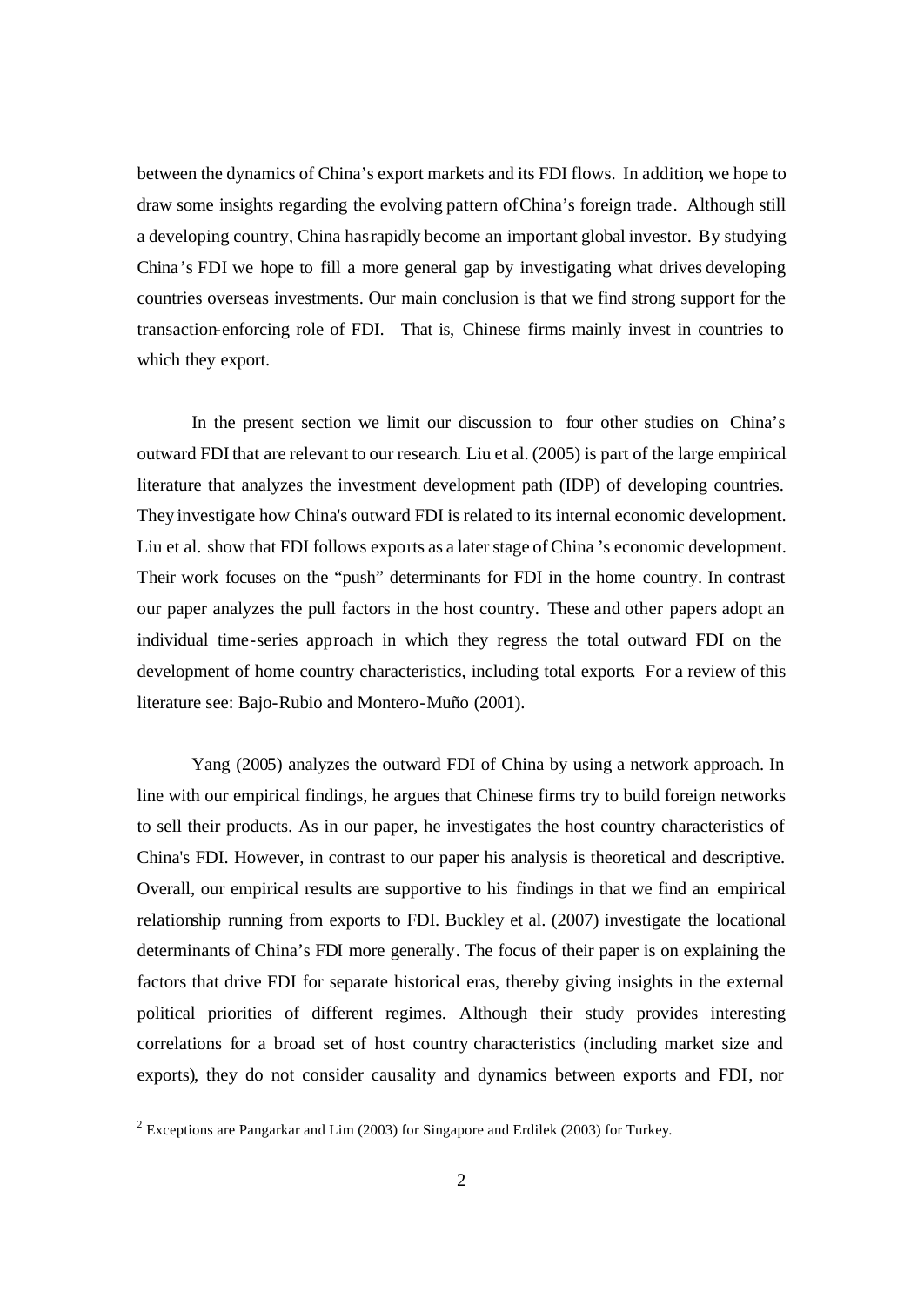interaction with other factors. In contrast we find that market size does not matter without exports, which – together with the dynamics and other interaction terms – leads us to the conclusion that China's FDI is predominantly transaction enforcing and not market seeking.

The remainder of the paper is set up as follows. In Part II we discuss the lite rature on FDI from developing countries to derive three hypotheses to explain the rise of FDI from China. Part III introduces the data and discusses the empirical issues. Part IV presents the results of the panel data estimation with special attention to the internal dynamics to disentangle a complex interrelationship between FDI and exports. Part V concludes and discusses the limitations of our research.

# **II. Theories on FDI from developing countries**

Beginning with the seminal work of Lecraw (1977) and Wells (1983), there is a large and growing theoretical literature on the locational determinants of FDI. The early contributions focused on explaining what makes FDI from developing countries different from that of firms from developed countries. From this literature three potential explanations for FDI emerge. First, originating from the work of Markusen (1984, 1995, and 2002) there is the assumption that firms have multi-plant economies, and that they are mainly engaged in horizontal FDI. In this framework firms have a certain competitive ownership advantage that can be extended to foreign markets by engaging in FDI. For firms from developed countries, often such competitive advantages are based on the ownership of intellectual property such as patents, brand names, and management systems. The broad implication for FDI strategies is that firms choose to locate in foreign markets where they can sell their differentiated products. These are typically countries with large internal markets and high-income consumers, i.e. FDI goes to other high income countries.

In the early literature it was also argued that ownership advantages of multinational enterprises from developing countries result in the opposite pattern. Because the competitive advantage of developing countries firms lies in their superior management o f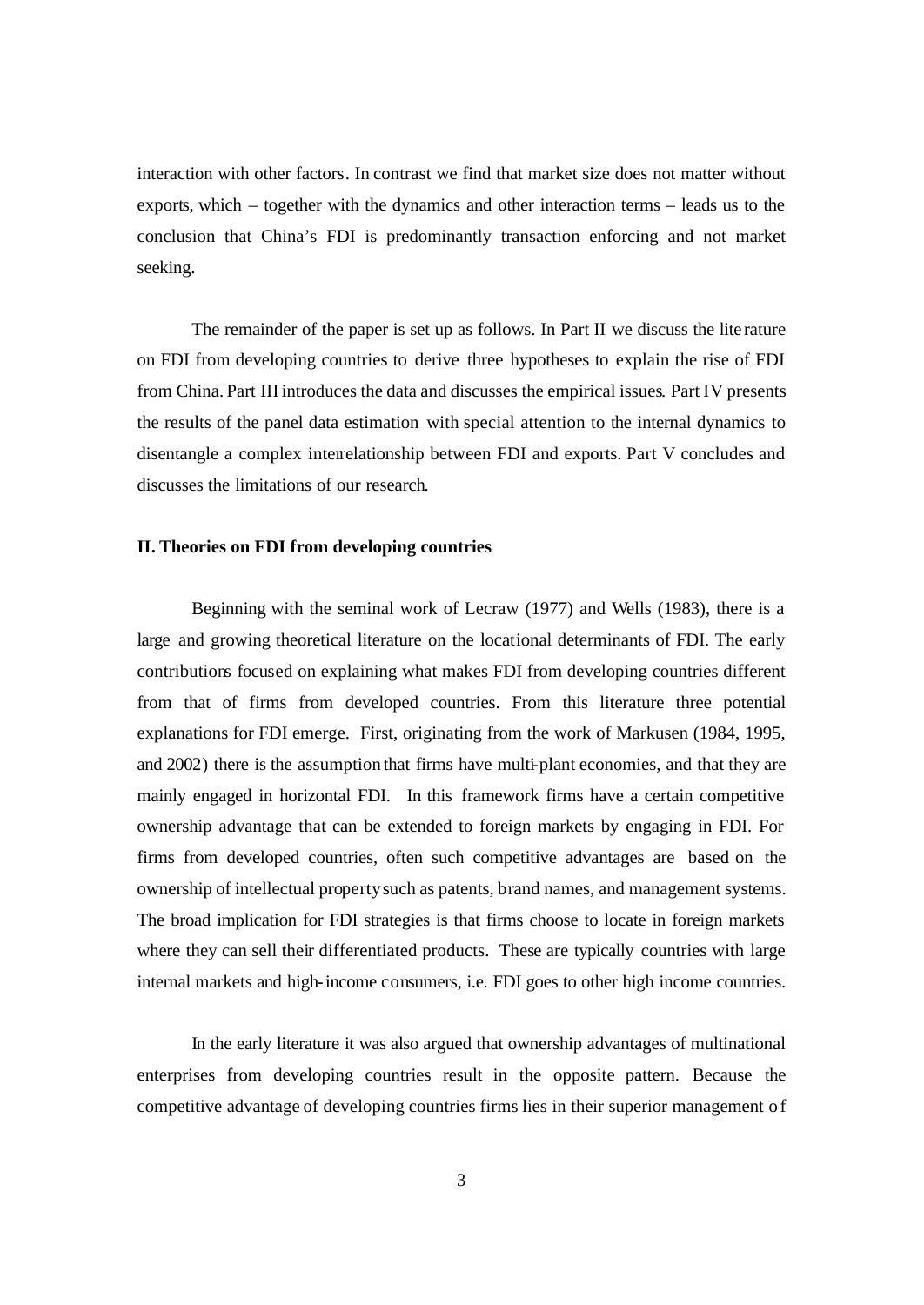low-cost production processes MNEs from developing countries invest in other low wage countries (Tolentino 1993). Similarly Ferrantino (1992), Benito and Gripsrud (1995), and Dunning (1997) argue that developing countries invest in other developing countries to exploit proximity in ethnicity, culture and geography. Yin and Choi (2005) show that these elements are important for Asian multinationals investing in China. In other words, developing countries mainly invest in their neighbours.

A second explanation in the form of vertical FDI can be found in the work of Helpman (1984 and 1987). He argues that firms break up their value chain by shifting parts of their production processes overseas. In more recent papers it is noted that firms from developed countries locate skill-intensive headquarter services in Northern countries, and production facilities in Southern countries that are assumed to have manufacturing lower costs. These lower transaction costs result in FDI and outsourcing of labor-intensive stages of the production process towards lower wage countries. From this the inference drawn is that developing countries' FDI strategies may well differ from those of richer countries because firms from developing countries typically have a comparative advantage in laborintensive production. That being the case vertical specialization may induce them to shift skill-intensive activities (such as design, R&D and marketing) to developed countries where there are more high-skill employees. Also, because firms in developing countries specialize in mass production at the end of the product cycle this type of production involves natural resource intensive processes. This pattern leads to vertical integration by buying the companies that source their production. Therefore, FDI is then aimed at securing resources such as energy, commodities and minerals.

The third view is based on the early work by Hymer (1960) and that of the Uppsala School. Here the idea is that FDI incrementally follows exports: investments are often transaction-enforcing in that they support existing exports.<sup>3</sup> Based on survey data, this type of FDI seems to be important for Chinese companies. In a questionnaire by MOFTEC (The Ministry of Foreign Trade and Economic Cooperation), when asked why they to engage in FDI, 47% of Chinese executives indicated that the primary reason was to expand overseas

 $3$  See also Yeung (1998) for an application to Singapore and Malaysia.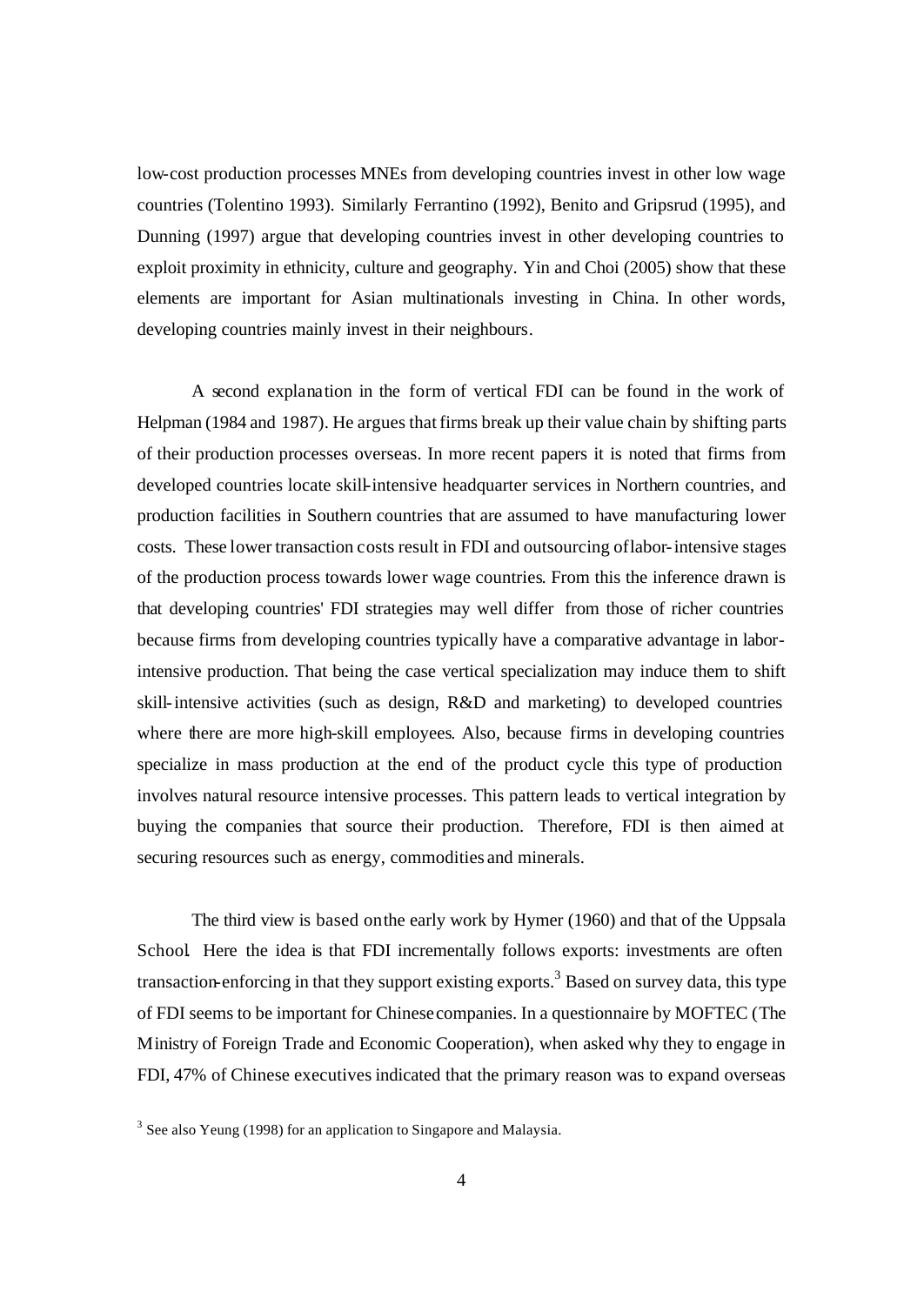markets (Li 2000). In their survey, UNCTAD (2003: 5) also notes that buying local distribution channels to facilitate exports is a major reason for Chinese firms' FDI to mature markets. Similarly, earlier studies by Zhang and Den Bulcke (1996) found that the top motive for foreign investment by Chinese firms is to advance exports.<sup>4</sup> Based on their suvey in 1993, Table 1 shows motives of 16 large- and medium-sizes Chinese firms and 31 of their overseas manufacturing subsidiaries to invest abroad.

| <b>Motives</b>                       | Most recent | Oldest     | Largest          | Total sample |
|--------------------------------------|-------------|------------|------------------|--------------|
|                                      | subsidiary  | subsidiary | subsidiary       | ranking      |
| Expansion into new market            | 3.4         | 3.8        | 3.3              | 3.6          |
| To advance exports of parent company | 3.4         | 3.6        | 3.2              | 3.5          |
| To be near export markets            | 3.3         | 3.6        | 3.2              | 3.4          |
| Access to information abroad         | 2.9         | 3.8        | 2.8              | 3.3          |
| Following home country's strategy    | 4.0         | 2.3        | 3.2              | 3.2          |
| To build up international experience | 3.1         | 3.3        | 2.8              | 3.1          |
| Access to third country markets      | 2.8         | 3.5        | 2.8              | 3.1          |
| Diversification of production        | 2.3         | 3.2        | 3.0              | 2.9          |
| Higher rate of profit abroad         | 2.9         | 2.2        | $\overline{3.3}$ | 2.6          |
| To use product innovation            | 3.2         | 2.2        | 2.7              | 2.6          |

Table 1: Motives of Chinese firms' foreign investment (Top 10)

Data source: Zhang and Bulcke. International Management Strategies of Chinese Multinational Firms, in John Child and Yuan Liu (1996) (eds), *Management Issues in China (II): International Enterprises*, London: Routledge 1996. Note: 29 firms responded, of which 8 were most recent subsidiaries, 8 the oldest and 5 the largest subsidiaries. The importance of each motive was ranked on a 1-5 point scale:  $1 =$  very limited,  $2 =$ limited,  $3 =$  moderate,  $4 =$  important and  $5 =$  very important.

Summarizing the existing literature on the locational determinants of the host country to attract FDI from developing countries we have deduced three hypotheses:

*H1*: When **horizontal FDI** serves to extend a competitive advantage in low-cost production investment flows to countries that also have lower wages.

*H2*: Because developing countries need natural resources to support their industrialization,

l

 $4$  Ekholm et al. (2003) argue that export may not be consumed in the host country only, for many countries serve as a platform for re-exportation. For example, this may explain the large exports of China to Peru.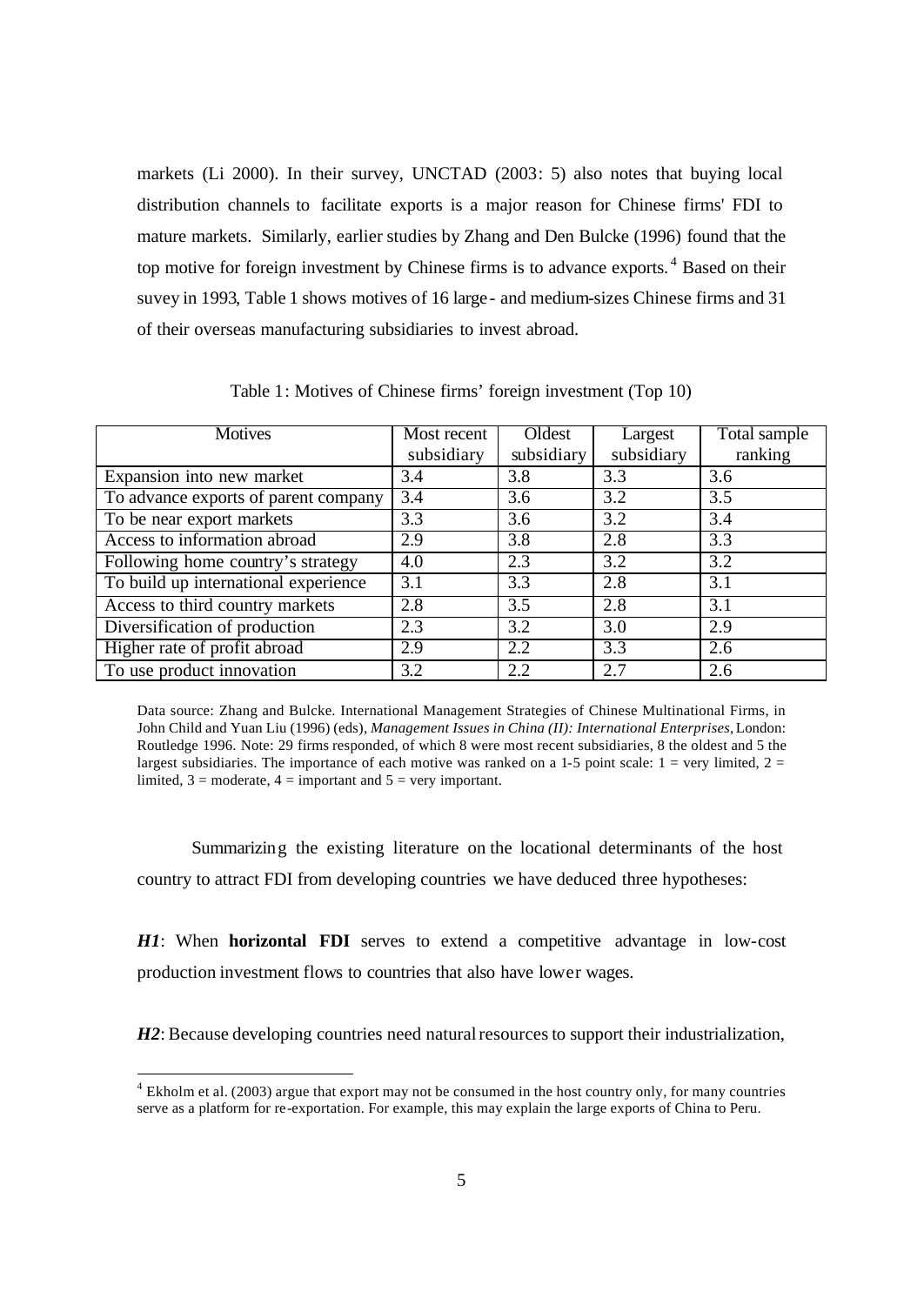**vertical FDI** flows to countries with natural resources and abundant human capital.

*H3*: When FDI is **transaction enforcing** investment flows increase with exports to the host country.

 The following section discuses our research strategy for disentangling the complex motives that determine China's outward FDI.

# **III. Data and Methodology**

The sample panel covers China's 27 main outward FDI destinations over 8 years (1995-2002). We use a smaller sample of 27 countries than the top 30 host economies listed in Table 2 below. Specifically, Hong Kong and Macao are special cases because though they are economically independent they are part of China. Second, we exclude the U.S. because although the US is only one observation, in reality this bilateral interaction greatly affects much of the FDI from China. While including the U.S. does not change the statistical results, we felt that the analysis would be less affected by any distortions arising from this interaction. We will discuss this issue in the conclusion.

| Rank           | Economy                   | 2002           |       | 1979-2002        |            |
|----------------|---------------------------|----------------|-------|------------------|------------|
|                |                           | Numbers of     | Value | Cumulative       | Cumulative |
|                |                           | projects       |       | numbers of       | investment |
|                |                           |                |       | projects         | value      |
|                | Total                     | 350            | 982.7 | 6960             | 9340.0     |
|                | Hong Kong, China          | 40             | 355.6 | 2025             | 4074.3     |
| 2              | <b>United States</b>      | 41             | 151.5 | 703              | 834.5      |
| 3              | Canada                    | 4              | 1.2   | 144              | 436.0      |
| 4              | Australia                 | 15             | 48.6  | 215              | 431.0      |
| 5              | Thailand                  | 5              | 3.9   | 234              | 214.7      |
| 6              | <b>Russian Federation</b> | 27             | 35.5  | 482              | 206.6      |
|                | Peru                      |                |       | 20               | 201.2      |
| $\overline{8}$ | Macao, China              | $\overline{2}$ | 2.0   | $\overline{229}$ | 183.7      |
| 9              | Mexico                    |                | 2.0   | 45               | 167.4      |

Table2: China's approved FDI outflows, top 30 destinations, 1979-2002 (Millions of US dollars)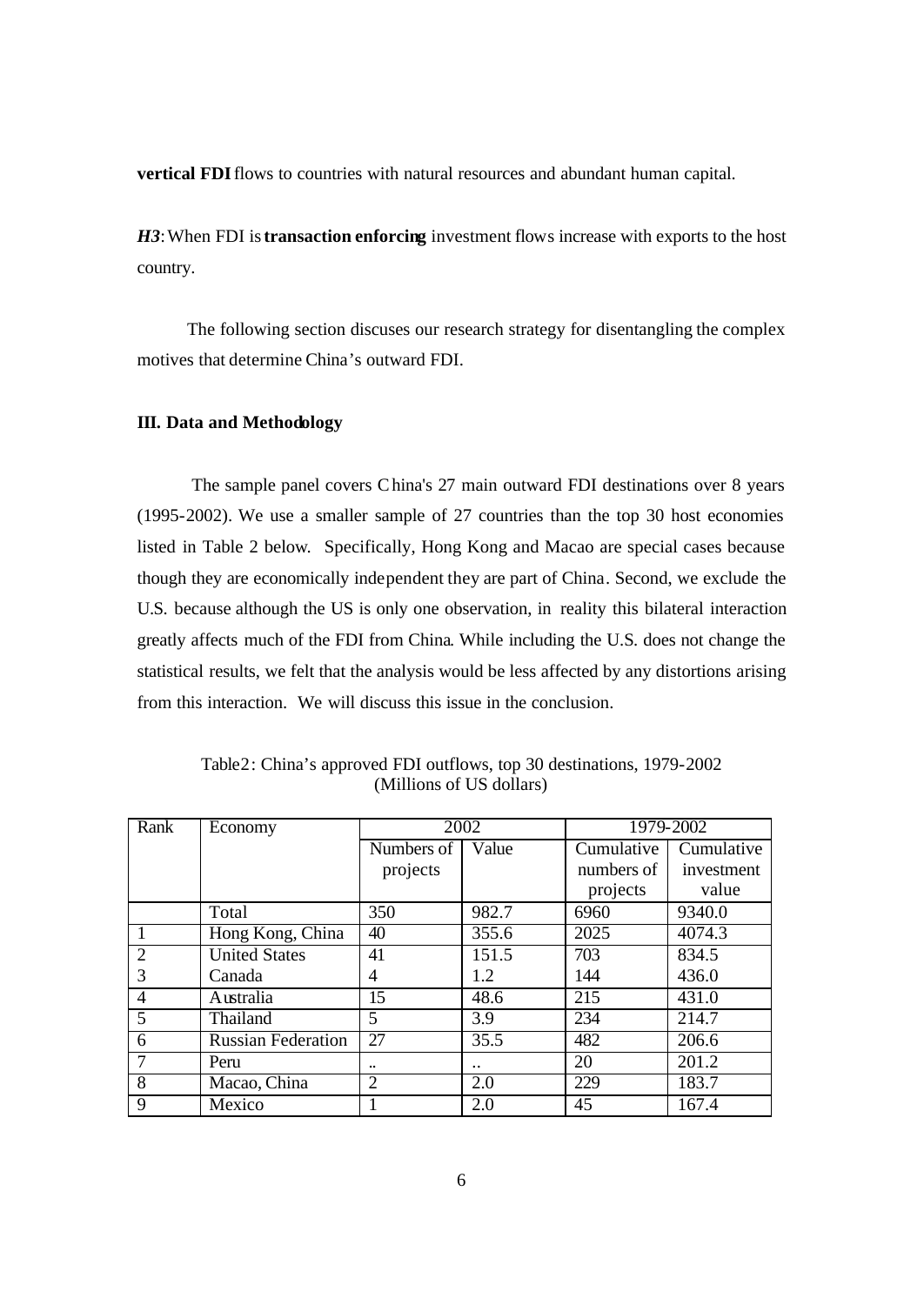| $\overline{10}$ | Zambia            | 1                    | 0.3                  | 18              | 134.4 |
|-----------------|-------------------|----------------------|----------------------|-----------------|-------|
| $\overline{11}$ | Cambodia          | $\overline{3}$       | 5.1                  | 61              | 125   |
| 12              | <b>Brazil</b>     | $\overline{8}$       | 9.3                  | 67              | 119.7 |
| 13              | South Africa      | $\overline{3}$       | $\overline{1.7}$     | 98              | 119.3 |
| $\overline{14}$ | Republic of Korea | $\overline{7}$       | 83.4                 | 62              | 107.8 |
| 15              | Viet Nam          | 20                   | 27.2                 | 73              | 85    |
| $\overline{16}$ | Japan             | 11                   | 18.2                 | 236             | 82.1  |
| 17              | Singapore         | $\overline{6}$       | 2.1                  | 172             | 71.7  |
| $\overline{18}$ | Myanmar           | 5                    | 15.8                 | 38              | 66.1  |
| 19              | Indonesia         | 6                    | 3.7                  | 59              | 65    |
| 20              | Mali              |                      | $\ddot{\phantom{a}}$ | $\overline{5}$  | 58.1  |
| 21              | Mongolia          | $\overline{7}$       | 3.4                  | 69              | 56.6  |
| 22              | Germany           | 6                    | 2.8                  | 150             | 51.5  |
| $\overline{23}$ | New Zealand       | $\overline{2}$       | 0.9                  | 26              | 48.7  |
| 24              | Egypt             | 3                    | 16.3                 | 27              | 48.5  |
| 25              | Oman              | $\mathbf 1$          | 17.5                 | $\overline{70}$ | 47.2  |
| 26              | Papua New Guinea  | $\ddot{\phantom{a}}$ | $\ddot{\phantom{0}}$ | 20              | 44.7  |
| 27              | Nigeria           | $\overline{9}$       | 11.4                 | 49              | 44.3  |
| 28              | Tanzania          | $\overline{2}$       | 0.4                  | 19              | 41.3  |
| 29              | Kazakhstan        | 3                    | 26.9                 | 51              | 39.6  |
| $\overline{30}$ | Lao PDR           | $\overline{2}$       | 61                   | 18              | 36.6  |

Source: M inistry of Commerce of China, *The Almanac of China's Foreign Trade and Economic Cooperation*  . Regions are ranked by China's cumulative investment value.

The transaction-enforcing hypothesis is tested by analyzing exports (*EXPORTS)* to the 27 countries. These data are available from the National Bureau of Statistics of China. The dependent variable is approved outward FDI (*FDI*) taken from MOFTEC (2003). Based on the theories of horizontal FDI, vertical FDI, and transaction-enforcing FDI, we focus on the following explanatory variables: market size of the host country, the host countrylabor costs, natural resource abundance, skill intensity, and the exports from China. As is standard in the literature, we use  $GDP<sup>5</sup>$  to capture the market size and GDP per capita as a proxy for wage rates (*GDPPC*) in the host economy. See for example: Helpman (1987) and Brainard (1997). The source of both of these series is the UNCTAD database. The *RESOURCES* variable is based on the exports share of fuel, ore and minerals in the total merchandise exports. Skill intensity is reflected by the human capital indicator (the World Bank Institute), the high-tech exports in total exports, the number of researchers per 1000

<sup>&</sup>lt;sup>5</sup> The lagged one year GDP is applied to solve the multicollinearity problem, as in Culem (1988).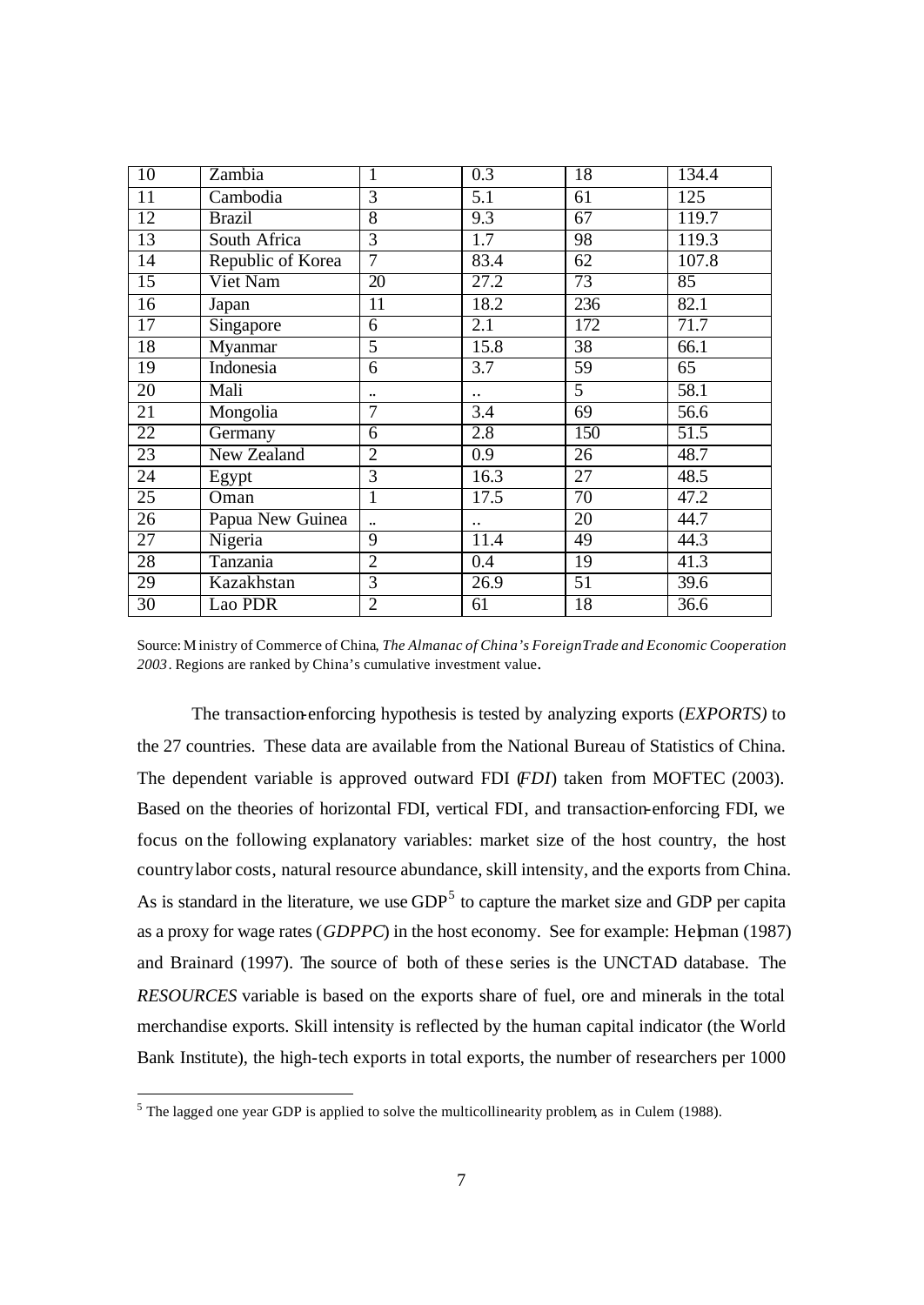residents, and R&D applications (World Bank Development Indicators, 2005). Further, we control for governance, distance, ethnicity, and other factors such as GDP growth rate, that have been previously found to influence FDI. The outward FDI, exports, GDP, GDPPC are measured in US dollars in current prices and current exchange rates. A few surveys indicate the significant impact of national political infrastructure of the host country on FDI inflows. The governance indicator *NPI* is taken from the World Bank Institute (Kaufmann et al. 1999) and measured by six governance indicators, which are voice and accountability, political stability, government effectiveness, regulatory quality, rule of law, and control of corruption. *DISTANCE* is the distance between the capital of the FDI destination and that of China and can represent the trade costs between nations. *ETHNIC* is measured by the share of Chinese speaking population in the FDI recipients and can reflect the ethic relationship between FDI home and host nations. Year dummies are included to control for time trend. Summary and correlations for all variables are presented in Table s 3.1 and 3.2. Moreover, Figures 1 and 2 show some features of outward FDI and exports.

| Variable         | Obs. | Mean      | Std. Dev. | Min            | Max       |
|------------------|------|-----------|-----------|----------------|-----------|
| lnAFDO           | 216  | 1.3595    | 1.2596    | $\Omega$       | 4.8065    |
| lnGDP            | 216  | 10.8622   | 2.2441    | 6.7945         | 15.4816   |
| <b>InEXPORTS</b> | 216  | 6.1944    | 2.0526    | 2.1282         | 10.7879   |
| lnGDPPC          | 216  | 7.5828    | 1.7076    | 4.8441         | 10.6498   |
| <b>RESOURCES</b> | 211  | 27.3956   | 28.6761   | $\Omega$       | 100       |
| lnNPI            | 216  | $-0.7039$ | 0.3539    | $-1.6820$      | $-0.1210$ |
| lnHDI            | 216  | $-0.3992$ | 0.2783    | $-1.1809$      | $-0.0222$ |
| <b>RESEARCH</b>  | 216  | 1.1304    | 1.5305    | $\theta$       | 5.37      |
| <b>TECHEXPE</b>  | 216  | 3.5243    | 3.6742    | 0              | 14.5      |
| <b>HITEEXP</b>   | 216  | 10.5863   | 12.8861   | 0.05           | 61.5      |
| <b>GDPGR</b>     | 216  | 3.6164    | 3.7429    | $-13.13$       | 13.75     |
| <b>ETHNIC</b>    | 216  | 0.1111    | 0.3149    | $\overline{0}$ |           |
| <b>DISTANCE</b>  | 216  | 7243.29   | 4499.632  | 955.6511       | 16948.04  |

| Table 3.1: Summary |
|--------------------|
|                    |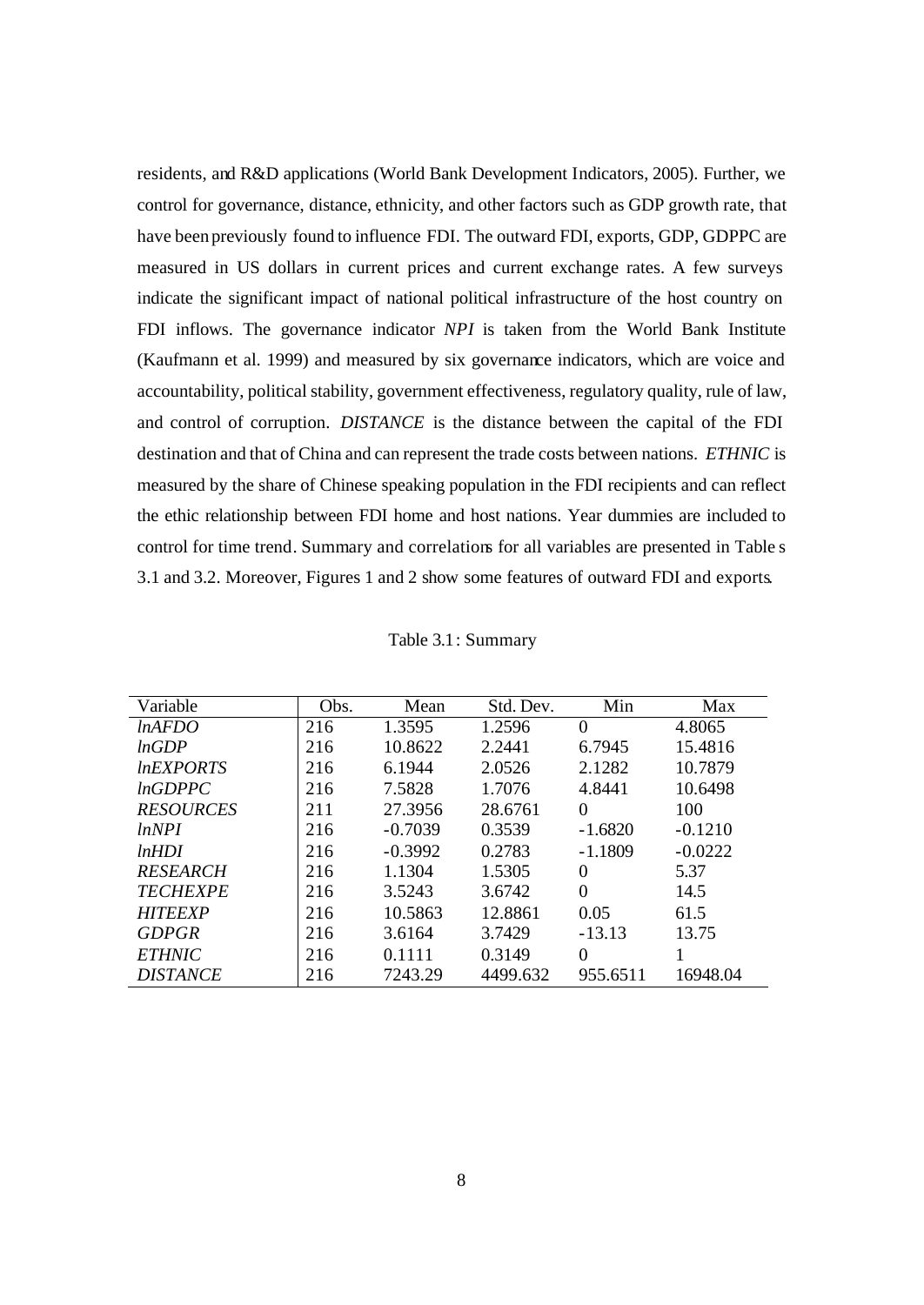Table 3.2: Correlations

|                  | <i>lnAFDO</i> | $lnGDP_{t-1}$ | lnEXP     | lnGDPPC   | $RES\sim$ | <i>lnNPI</i> | lnHDI  | RESE~  | <i>TECH</i> | <b>HITEEXP</b> |
|------------------|---------------|---------------|-----------|-----------|-----------|--------------|--------|--------|-------------|----------------|
| lnAFDO           | 1.0000        |               |           |           |           |              |        |        |             |                |
| $lnGDP_{t-1}$    | $-0.0014$     | 1.0000        |           |           |           |              |        |        |             |                |
| <i>lnEXPORTS</i> | 0.0646        | 0.8631        | 1.0000    |           |           |              |        |        |             |                |
| lnGDPPC          | $-0.1495$     | 0.7970        | 0.6562    | 1.0000    |           |              |        |        |             |                |
| <b>RESOURCES</b> | $-0.0061$     | $-0.2096$     | $-0.3256$ | $-0.1657$ | 1.0000    |              |        |        |             |                |
| lnNPI            | $-0.1802$     | 0.5190        | 0.4098    | 0.8584    | $-0.2470$ | 1.0000       |        |        |             |                |
| lnHDI            | $-0.0396$     | 0.7646        | 0.7388    | 0.8704    | $-0.1675$ | 0.6614       | 1.0000 |        |             |                |
| RESEARCH         | $-0.1690$     | 0.6251        | 0.6613    | 0.7642    | $-0.1797$ | 0.6429       | 0.6657 | 1.0000 |             |                |
| <b>TECHEXPE</b>  | $-0.0383$     | 0.6366        | 0.6146    | 0.7363    | $-0.3226$ | 0.6961       | 0.6832 | 0.6751 | 1.0000      |                |
| <b>HITEEXP</b>   | $-0.0928$     | 0.4416        | 0.4879    | 0.5469    | $-0.2707$ | 0.4739       | 0.4362 | 0.4852 | 0.5236      | 1.0000         |



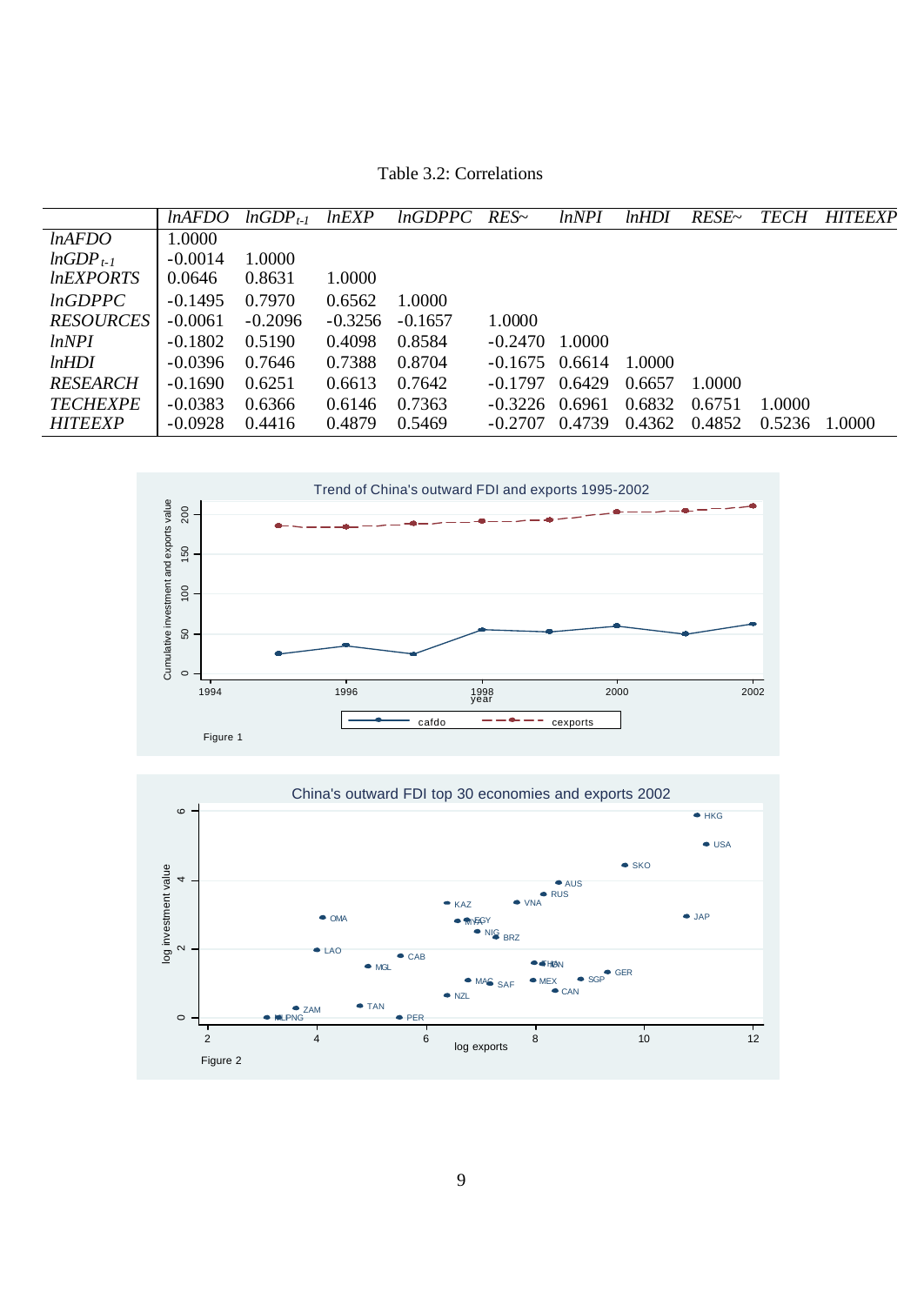In Part 3 we present the results of static random effects estimation.<sup>6</sup> We use a random effects model because we have a limited number of cross-sectional observations as well as a limited number of years.<sup>7</sup> To compensate for this we investigate several models which allow us to identify variables that are consistently significant across regressions.

Unfortunately our base-line random effects regression does not allow us to make a clear distinction between the hypotheses. First, *EXPORTS* may well be endogenous to market size (*GDP*), so that it is unclear what the *EXPORTS* variable captures (are exports to some extent a reflection of GDP?) By including an interaction term between the two, we are able to shed more light on which of these two variables is more important. The same problem holds for *EXPORTS* and GDP per capita (*GDPPC)*. It may well be that FDI towards low wage countries is caused by the fact that low wage countries prefer the low-price product from China (so the transaction-enforcing motive is important). However, it may also be that firms from China set up new production facilities (horizontal FDI) in low wage countries. Again, adding an interaction term clarifies the results, and this regression helps to separate the arguments.

From the static panel a picture emerges that the transaction-enforcing motive for FDI dominates for China. However, from previous analyses based on long-term series for a single country (e.g. see: Bajo-Rubio and Montero-Munoz 2001 and the references therein), we know that various dynamic and interdependent relations between FDI and exports may make it difficult to establish the causal effects. These are complicated issues to address with certainty, but there are accepted techniques to deal with this issue. We use Arellano-Bond GMM dynamic panel-data estimation to get at the causality relationship between FDI and the exports. Assuming that (a) the error term is not serially correlated and (b) the explanatory variables are weakly exogenous, we are able to use internal instruments

 $6$  We first tested the panel unit roots and panel cointegration. All the series concerned are I (1) but cointegrated. We do not report the test results for two reasons. First, the sample covers only 8 years, which is too short to obtain the valid panel unit roots, and cointegration tests results (assuming T is finite). Second, first-differencing in the dynamic analysis helps to insure the stability of the cointegration framework.

 $<sup>7</sup>$  All pass the Hausman test. We have conducted the fixed effects estimations, of which the results are</sup> qualitatively the same at a lower level of significance.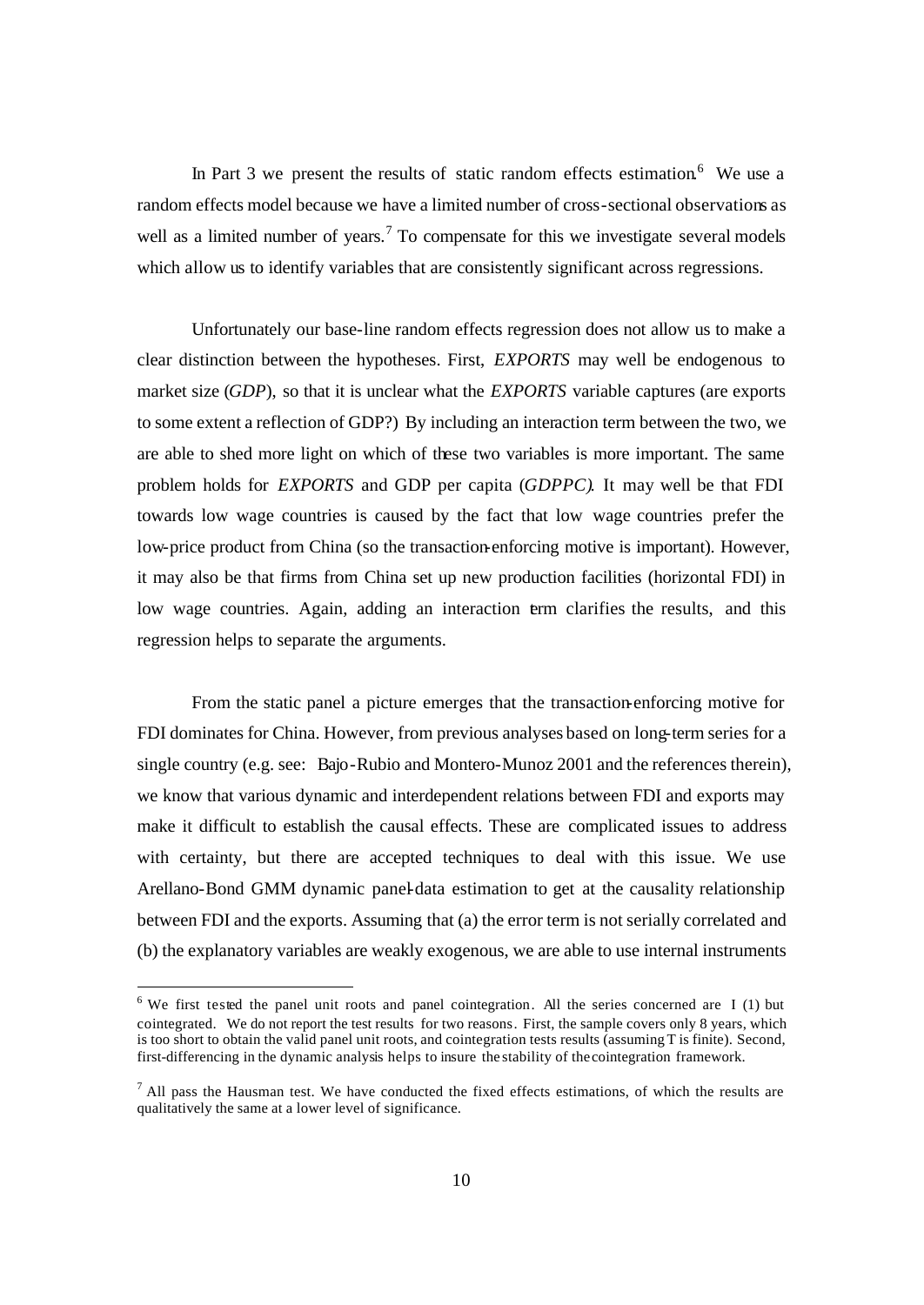based on a dynamic first-differenced model. Taking first-differences is necessary to eliminate the country-specific effects, and let us work with the cointegrated series. The internal instruments are used to deal with the possible endogeneity of the explanatory variable (*EXPORTS*) and the lagged dependent variable.<sup>8</sup> Clearly, the disadvantage of using first-differences is that we may lose significant variables that are close to constant over time. We will see that this has important implications for the explanatory power of the wage variable because GDPPC is relatively stable when compared to the other variables. Moreover, by applying a panel error correction model, <sup>9</sup> we find the dynamic effects of a change in exports upon current (short-run) and future (long-run) FDI. We also employ Arellano-Bond GMM dynamic panel-data estimation to solve the endogeneity problem in this case.

## **IV. Panel estimation results**

Table 4 reports the results from the random effects model. The following results stand out. In Column (1) we see that FDI is positively correlated with *EXPORTS* and negatively with wages (*GDPPC*). Hence, the estimation results present first evidence that FDI has a transaction-enforcing motive and an ownership motive. Since we observe that market size is insignificant, this contradicts the horizontal FDI hypothesis. To check robustness, we ran various regressions controlling for skill intensity in the host country. We fail to find evidence in favour of vertical FDI towards skill-intensive host countries. In addition, observe that three controls perform poorly. First, for the period 1995-2002 the variable *RESOURCES* seems to be uncorrelated with China's FDI. Second, the share of Chinese speaking population (*ETHNIC*) is insignificant. Third, China's FDI seems not to be influenced by governance indicators (*NPI*). Also, note that the *DISTANCE* variable is positive, indicating that neighbouring counties are not the important hosts for China's FDI.

<sup>&</sup>lt;sup>8</sup> The new error term  $e_{it} - e_{it}$  is correlated with the lagged dependent variable  $y_{it} - y_{it-2}$ . The GMM estimates are derived based on the conditions:  $y_{it-s}$  and  $X_{it-s}$  are not correlated with  $e_{it} - e_{it-1}$ ,  $s = 2$ .

<sup>&</sup>lt;sup>9</sup> The error correction model is specified as  $y_{it} = a + g\Delta X_{it} + I X_{it-1} + I Y_{it-1} + bCV_{it} + v_i + e_{it}$ . The short-run effect of exports is *?*, and the long-run impact can be measured by *?/1- ?*.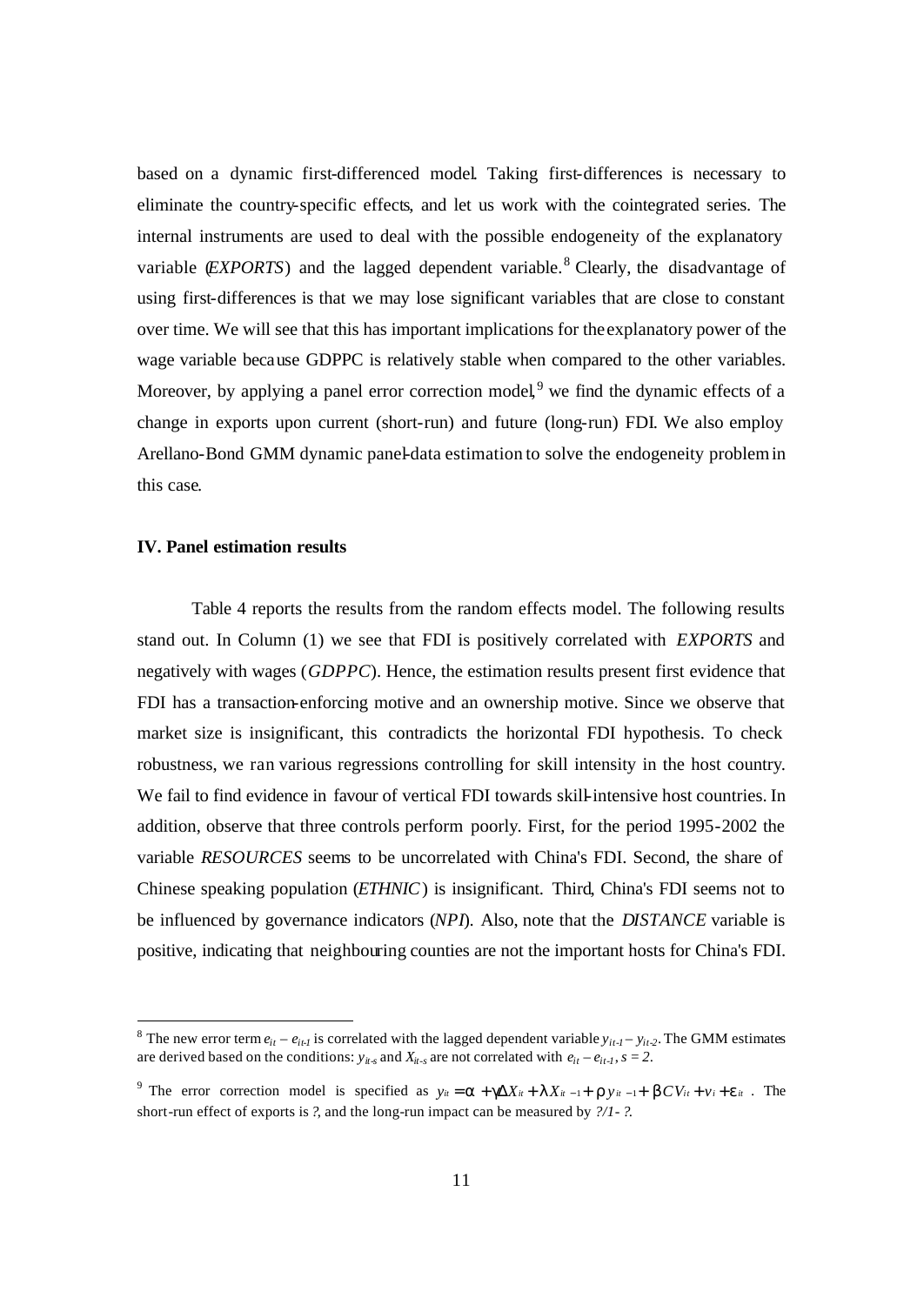Columns (2) and (3) present the interaction results for the three main variables. In Column (2), note that the interaction term between exports and GDP is insignificant and the coefficient is very small. This leads us to exclude the possibility that exports and GDP both contribute to FDI. In other words, exports matter more than market size. In Column (3), including the interaction term for GDP per capita and exports shows that both terms with GDP per capita are insignificant, though jointly significant. We conclude that low wages do not matter in the absence of exports. This result serves as evidence that the transaction-enforcing motive dominates the ownership advantage motive in low wage production. Additional robustness checks are presented in Column (4) and (5). First, we control for openness of the host country, to see whether the export-hub hypothesis is supported. The term is insignificant. Second, we control for total FDI received by the host country. This result is also insignificant. Finally, falling to account for substitution over time (Bloningen 2001) we add a quadratic exports term. We do not find a negative effect on exports in this sample.

| Independent Var.        | (1)        | (2)       | (3)      | (4)      | (5)       |
|-------------------------|------------|-----------|----------|----------|-----------|
| $lnGDP_{t-1}$           | $-0.102$   | 0.203     | $-0.122$ | $-0.135$ | $-0.052$  |
|                         | [0.58]     | [0.73]    | [0.69]   | [0.55]   | [0.29]    |
| lnGDPPC                 | $-0.238**$ | $-0.218*$ | 0.063    | $-0.21$  | $-0.214*$ |
|                         | [2.11]     | [1.93]    | [0.23]   | [1.44]   | [1.89]    |
| <i>InEXPORTS</i>        | $0.307*$   | $0.669**$ | $0.645*$ | $0.357*$ | $0.576*$  |
|                         | [1.74]     | [2.17]    | [1.93]   | [1.74]   | [1.84]    |
| lnEXPORTS <sup>2</sup>  |            |           |          |          | $-0.028$  |
|                         |            |           |          |          | [1.05]    |
| <b>RESOURCES</b>        | 0.002      | 0.000     | 0.000    | 0.002    | 0.001     |
|                         | [0.39]     | [0.02]    | [0.06]   | [0.34]   | [0.25]    |
| <b>ETHNIC</b>           | $-0.302$   | $-0.429$  | $-0.423$ | $-0.277$ | $-0.318$  |
|                         | [0.72]     | [1.01]    | [0.98]   | [0.48]   | [0.77]    |
| <b>DISTANCE</b>         | 0.461      | 0.299     | 0.458    | $0.552*$ | 0.343     |
|                         | [1.58]     | [0.96]    | [1.57]   | [1.72]   | [1.11]    |
| <b>OPENNESS</b>         |            |           |          | $-0.099$ |           |
|                         |            |           |          | [0.23]   |           |
| <i><b>OTHERFDI</b></i>  |            |           |          | $-0.017$ |           |
|                         |            |           |          | [0.17]   |           |
| $lnGDP_{t-1}*lnEXPORTS$ |            | $-0.04$   |          |          |           |

Table 4: Static panel results Dependent variable is the log of China's outward FDI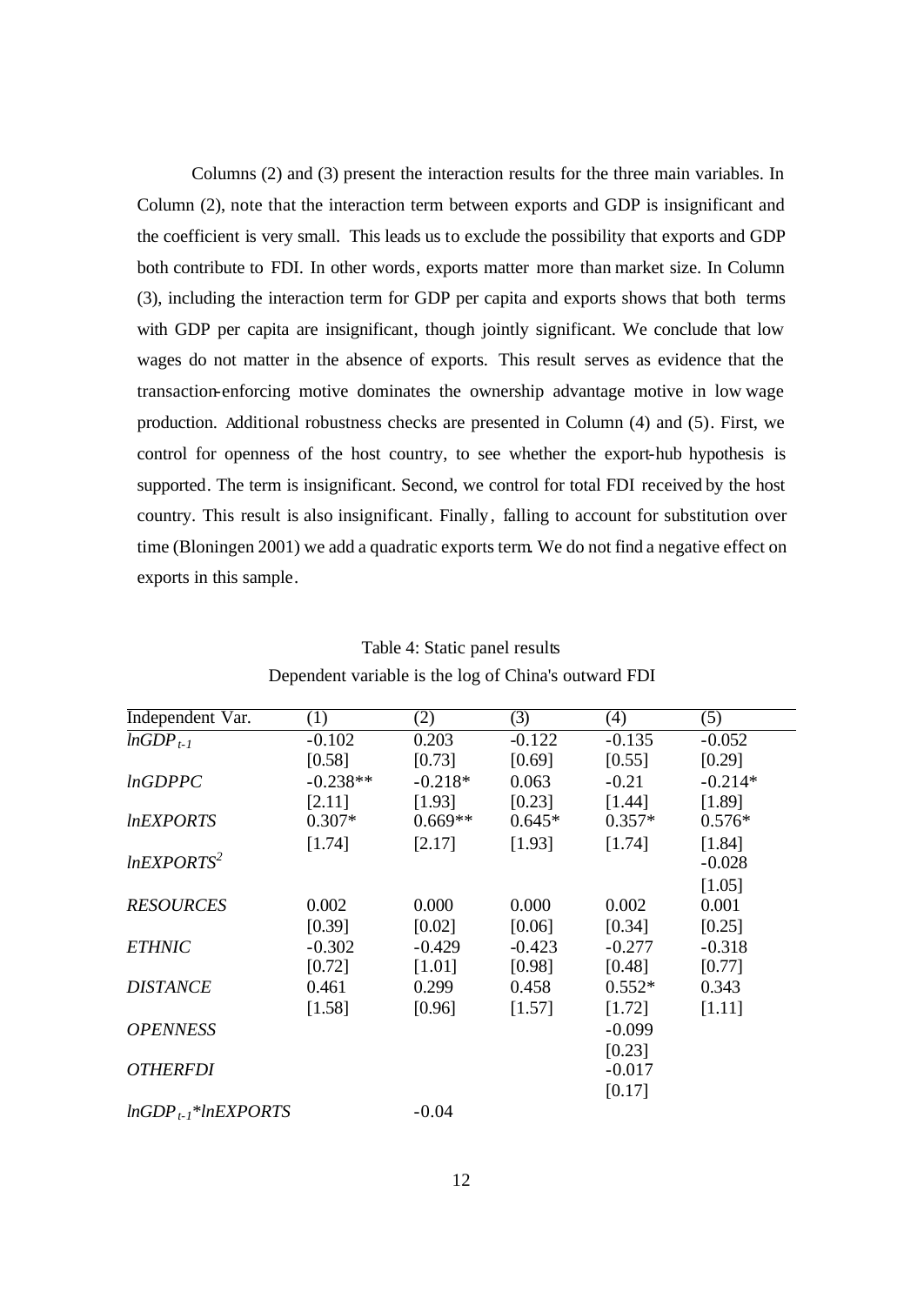|                     | [1.43]          |                 |                 |
|---------------------|-----------------|-----------------|-----------------|
| $lnGDPPC*lnEXPORTS$ |                 | $-0.043$        |                 |
|                     |                 | [1.19]          |                 |
| F-test (p-value)    | <i>Exports:</i> | <i>Exports:</i> | <i>Exports:</i> |
|                     | $p = 0.08$      | $p = 0.10$      | $p = 0.12$      |
|                     | GDP:            | GDPPC:          |                 |
|                     | $p = 0.30$      | $p = 0.05$      |                 |

Note: Robust z statistics in brackets: \*\*\* p<0.01, \*\* p<0.05, \* p<0.10. No. of Observations = 189. All results are fro m the random effects estimation and pass Hausman test. Other variables used but not reported because of insignificance: *GDPGR,* Skill intensity (measured by various indicators: human capital indicator, high-tech exports, the number of researchers per 1000 residents, and R&D applications), governance indicator (*NPI*), and *ASIA* dummy; year dummies included. Standard errors are corrected for the first-order autocorrelation.

In Part 2 we mentioned that it is difficult to find a clear causal relation between exports and FDI because of the complex interdependence of these variables. Table 5 presents the Arellano-Bond GMM estimates. The serial correlation tests support the null that there is no second-order autocorrelation. The Sargan test shows the exogeneity of the instrument variables. We observe that only the coefficient of exports from China is significant, except for the lagged dependent variable. Further note that in Column (4) the *EXPORTS* variable is negative and the squared *EXPORTS* variable is positive. This leads us to surmise that FDI follow exports after a certain base level is achieved. This result strongly negates the hypothesis that exports crowd out FDI over time, and again supports the transaction-enforcing motive. For robustness, we report the results of using the large sample including Hong Kong, Macao, and the US in Column (5). The impact of exports is more significant in this large sample.

 Furthermore, Table 6 shows the inner-relation between Exports and FDI. This provides additional strong evidence that the relation runs from exports to FDI and not the other way around. This finding shows that FDI follows exports, but is not important to promote further exports. Here we suppose that factors used to explain FDI are similar to those for the exports.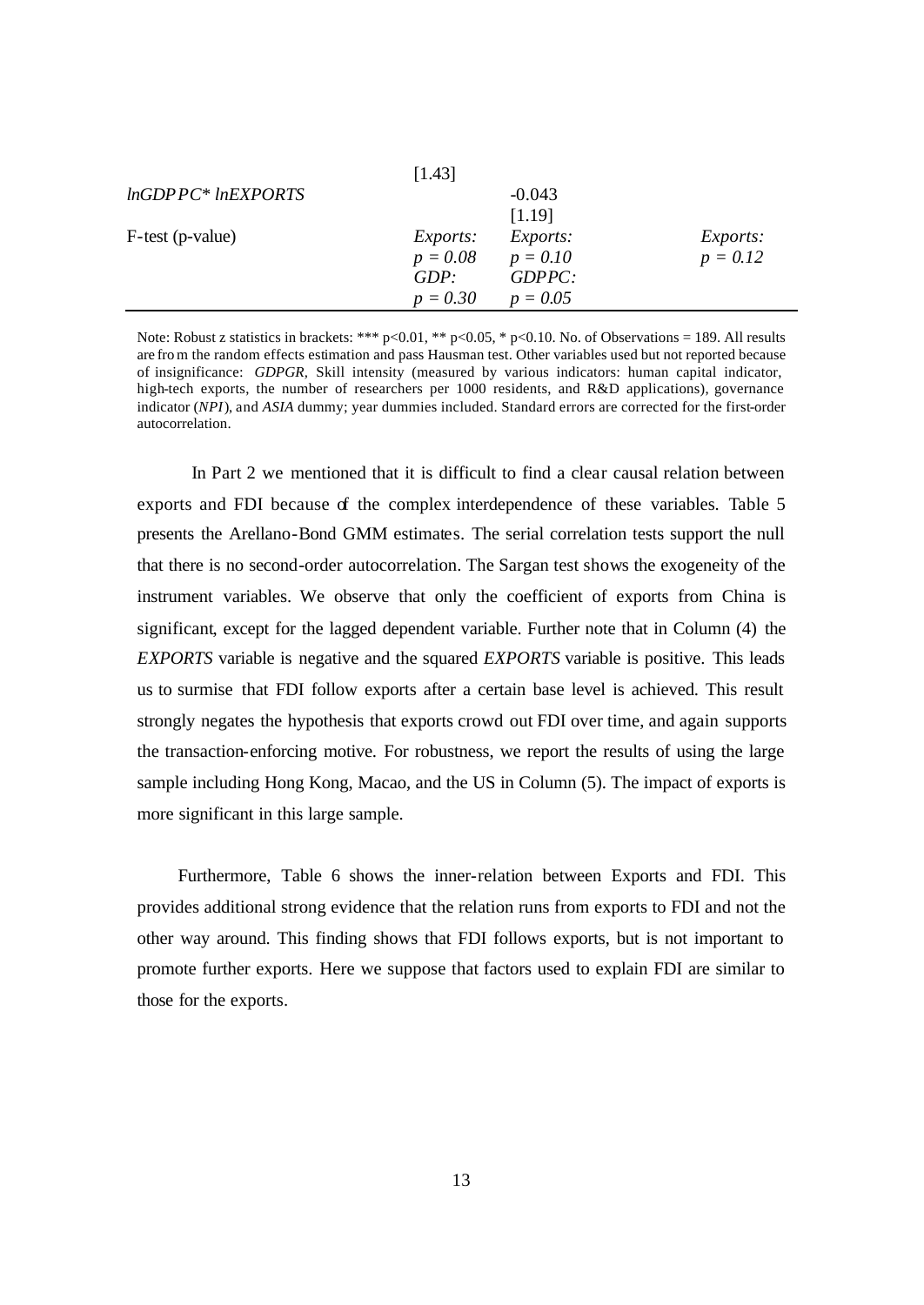# Table 5: Arellano-Bond Dynamic GMM estimates

|                                                | (1)        | (2)             | (3)        | (4)             | (5)        |
|------------------------------------------------|------------|-----------------|------------|-----------------|------------|
| $\triangle$ lnAFDO <sub>t-1</sub>              | $0.223**$  | 0.129           | 0.127      | 0.078           | $0.212*$   |
|                                                | [2.08]     | [1.35]          | [1.34]     | [0.85]          | [1.79]     |
| $\triangle InGDP_{t-1}$                        | $-0.388$   | $-0.686$        | $-0.369$   | 0.149           | $-0.445$   |
|                                                | [0.37]     | [0.61]          | [0.41]     | [0.16]          | [0.54]     |
| $\triangle InGDPPC$                            | 0.527      | 0.627           | 0.452      | 0.414           | 0.064      |
|                                                | [0.53]     | [0.66]          | [0.32]     | [0.44]          | [0.06]     |
| $\triangle$ lnEXPORTS                          | $0.841***$ | 0.542           | 0.975      | $-0.949$        | $0.965***$ |
|                                                | [2.45]     | [0.39]          | [0.74]     | [1.21]          | [2.76]     |
| $\triangle$ (lnEXPORTS) <sup>2</sup>           |            |                 |            | $0.147**$       |            |
|                                                |            |                 |            | [2.35]          |            |
| $\triangle$ RESOURCES                          | 0.011      | 0.000           | 0.014      | $-0.002$        | 0.016      |
|                                                | [0.41]     | $[0.01]$        | [0.53]     | [0.09]          | [0.58]     |
| $\triangle$ (lnGDP <sub>t-1</sub> * lnEXPORTS) |            | 0.030           |            |                 |            |
|                                                |            | [0.24]          |            |                 |            |
| $\triangle$ (lnGDP PC* lnEXPORTS)              |            |                 | $-0.015$   |                 |            |
|                                                |            |                 | [0.09]     |                 |            |
| F-test (p-value)                               |            | <i>Exports:</i> | Exports:   | <i>Exports:</i> |            |
|                                                |            | $p = 0.02$      | $p = 0.02$ | $p = 0.00$      |            |
|                                                |            | GDP:            | GDPPC:     |                 |            |
|                                                |            | $p = 0.82$      | $p = 0.92$ |                 |            |
| Sargan test (p-value)                          | 0.997      | 0.999           | 0.999      | 0.100           | 0.100      |
| Second-order AR (p-value)                      | 0.757      | 0.661           | 0.519      | 0.707           | 0.535      |

Dependent variable is differenced log outward FDI

Note: Robust z statistics in brackets: \*\*\*  $p<0.01$ , \*\*  $p<0.05$ , \*  $p<0.1$ . No. of Observations = 162. Other variables used but not reported because of insignificance: Skill intensity, *NPI*, and *GDPGR*. Year dummies are included.

|  | Table 6: Inner-relation between FDI and Exports |  |  |  |  |
|--|-------------------------------------------------|--|--|--|--|
|--|-------------------------------------------------|--|--|--|--|

| Independent                          | Dependent          | Dependent             |  |
|--------------------------------------|--------------------|-----------------------|--|
|                                      | $\triangle InAFDO$ | $\triangle$ lnEXPORTS |  |
| $\triangle$ lnEXPORTS                | $-0.949$ [1.21]    |                       |  |
| $\triangle$ (lnEXPORTS) <sup>2</sup> | $0.147**$ [2.35]   |                       |  |
| $\triangle InAFDO$                   |                    | $0.046$ [0.64]        |  |
| $\triangle$ (lnAFDO) <sup>2</sup>    |                    | $-0.001$ [0.07]       |  |
| F-test (p-value)                     | $p = 0.00$         | $p = 0.13$            |  |

Note: Robust z statistics in brackets: \*\*\* p<0.01, \*\* p<0.05, \* p<0.1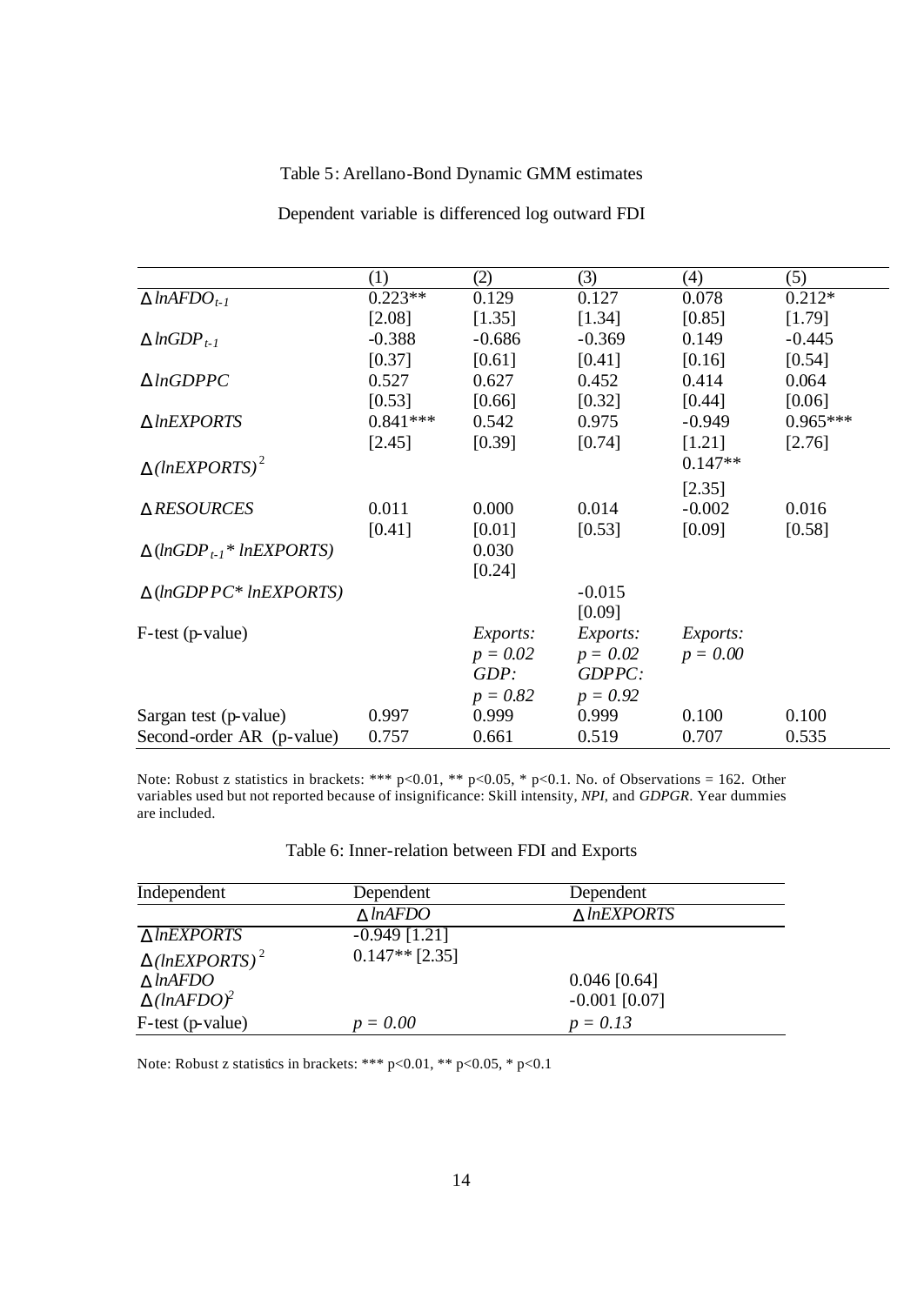Finally, Table 7 offers the dynamic GMM estimation results of the panel error correction model. For these results it is clear that an increase in exports leads to an increase in FDI and an even larger FDI growth over time.

Table 7: Arellano-Bond Dynamic GMM estimates of the panel error correction model

|                                                                | (1)        | (2)          | (3)          | (4)           |
|----------------------------------------------------------------|------------|--------------|--------------|---------------|
| $\triangle$ lnAFDO <sub>t-1</sub> ( $\bf{r}$ )                 | $0.390***$ | 0.093        | 0.138        | 0.111         |
|                                                                | [3.67]     | [0.95]       | [1.42]       | [1.19]        |
| $\triangle InGDP_{t-1}$                                        | 0.366      | $-0.006$     | $-0.585$     | 0.098         |
|                                                                | [0.21]     | [0.00]       | [0.63]       | [0.10]        |
| $\triangle InGDPPC$                                            | 1.528      | 0.549        | 0.410        | 0.238         |
|                                                                | [0.74]     | [0.58]       | [0.26]       | [0.25]        |
| $\triangle \triangle$ lnEXPORTS ( $g$ )                        | 1.748 ***  | $0.986***$   | $0.996***$   | $0.740*$      |
|                                                                | [3.85]     | [2.59]       | [2.55]       | [1.89]        |
| $\triangle$ lnEXPORTS <sub>t-1</sub> (1)                       | 1.589***   | 1.400        | 0.655        | $-1.189$      |
|                                                                | [2.87]     | [0.94]       | [0.42]       | [1.41]        |
| $\Delta$ ( $\Delta$ lnEXPORTS <sup>2</sup> )                   |            |              |              | $-0.374$      |
|                                                                |            |              |              | [0.60]        |
| $\triangle$ (lnEXPORTS <sub>t-1</sub> ) <sup>2</sup>           |            |              |              | $0.160**$     |
|                                                                |            |              |              | [2.33]        |
| ∆RESOURCES                                                     | 0.002      | 0.011        | 0.013        | 0.017         |
|                                                                | [0.07]     | [0.41]       | [0.46]       | [0.64]        |
| $\triangle$ (lnGDP <sub>t-1</sub> * lnEXPORTS <sub>t-1</sub> ) |            | $-0.060$     |              |               |
|                                                                |            | [0.44]       |              |               |
| $\triangle$ (lnGDP PC* lnEXPORTS <sub>t-1</sub> )              |            |              | 0.023        |               |
|                                                                |            |              | [0.11]       |               |
| F-test (p-value)                                               |            | $(long-run)$ | $(long-run)$ | $(short-run)$ |
|                                                                |            | Exports:     | Exports:     | Exports:      |
|                                                                |            | $p = 0.10$   | $p = 0.07$   | $p=0.17$      |
|                                                                |            | GDP:         | GDPPC:       | $(long-run)$  |
|                                                                |            | $p = 0.84$   | $p = 0.85$   | Exports:      |
|                                                                |            |              |              | $p = 0.02$    |
| Sargan test (p-value)                                          | 1.000      | 1.000        | 1.000        | 0.100         |
| Second-order AR                                                | 0.842      | 0.600        | 0.612        | 0.196         |
| (p-value)                                                      |            |              |              |               |

Dependent variable is differenced outward log FDI

Note: Robust z statistics in brackets: \*\*\*  $p<0.01$ , \*\*  $p<0.05$ , \*  $p<0.1$ . No. of Observations = 162. Other variables used but not reported: Skill intensity, *NPI*, and *GDPGR*. Year dummies are included.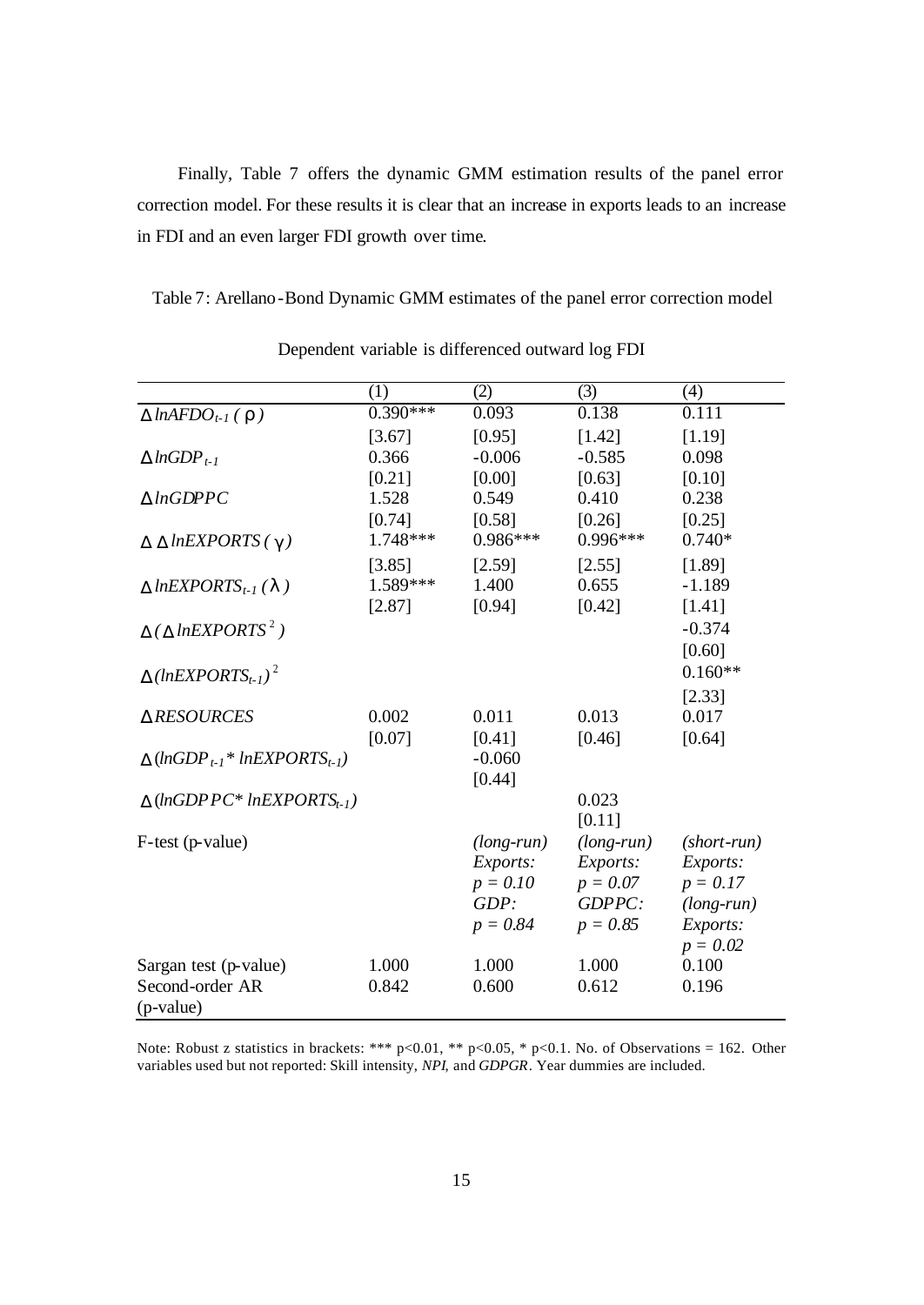## **V. Conclusion**

This paper has provided evidence that China's outward FDI is mainly driven by the desire to secure export markets. The transaction-enforcing motive is evidenced as the dominant factor in various specifications. In addition, we have disentangled causal effects by using dynamic GMM methodology and uncovered some interesting interactions between exports and FDI. In the presence of exports China's FDI flows to low-wage countries. These results support views that China is a major supplier to low income countries, and that Chinese firms try to expand this competitive advantage by engaging in FDI.

Four observations are offered regarding the limitations of this study and suggestions for further research. First, by excluding FDI to the US and Hong Kong and Macao we failed to account for nearly 30% of China's FDI. It can be argued that in the case of Hong Kong that outward FDI is of a different nature than other Chinese investments. Specifically these investments focus much more on services and transport. For future research, using an updated series it may be of interest to include FDI from Hong Kong to obtain a more complete understanding of Chinese investment after the return of Hong Kong. Our rationale for excluding the U.S. is more arbitrary, though including the US does not change the results. Ideally the U.S. should be included but it would make more sense to disaggregate states or regions in the U.S. Unfortunately these data are currently unavailable. We acknowledge a weakness of our analysis in that we cannot exclude the possibility that some portion of China's overall FDI is market seeking, and geared towards high-skill countries because much of it ends up in the US.

A second qualification of the results is that our data set that ends in 2002. We may find that after 2002 other determinants of FDI have become more important as China's growth has more and more come to rely on the stable supply of natural resources (UNCTAD 2006). Also, with the increase in economic power, geopolitical interests have become more important to China. For example, the popular press suggests that FDI from China "buys" political support in developing countries (*The Economist,* October 26, 2006).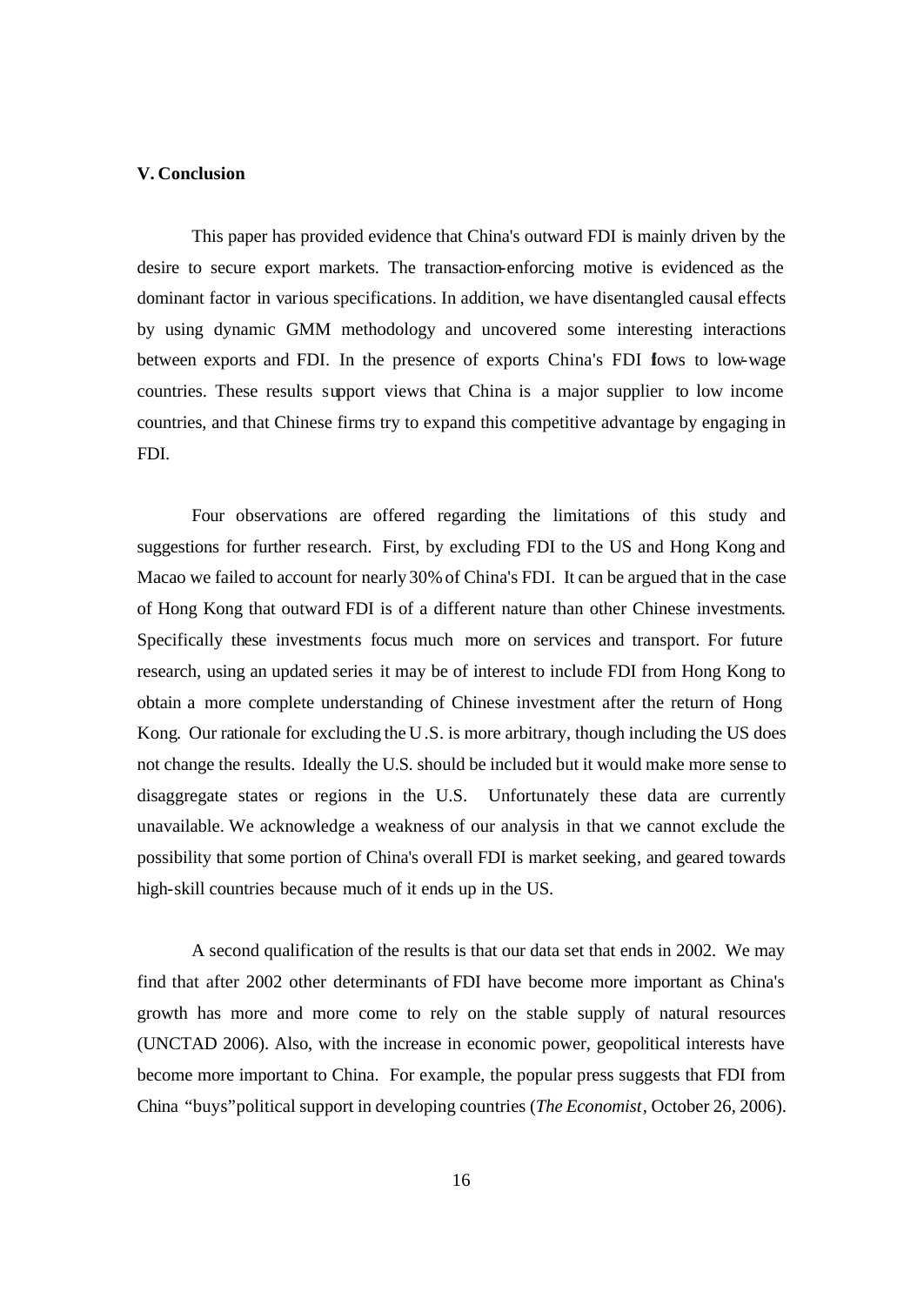Again, these are interesting topics for future research.

Third, we focus on approved FDI mainly from state owned companies. In this respect we acknowledge that China is somewhat unique because the country is run by a centralized bureaucracy. Critics therefore might argue that although approved FDI indeed captures a substantial portion of total FDI this investment may be distorted by the political process and not driven by market forces alone. Although we agree that China's unique characteristics are important, we wish to stress that in most developing countries the role of the state is large and restrictions on cross-border capital movements severe.

Finally, we have focussed on the locational determinants of FDI, thereby disregarding a large literature that deals with the internal dynamics of FDI (for surveys see: Dunning 1988 and Riemens 1989). In this respect FDI is explained by arguing that outward investment follows a specific path that can be linked to stages of a country's economic development. As was mentioned earlier Liu et al. (2005) investigated the internal determinants of FDI for China and concludes that the country is following a standard pattern that is highly influenced by rising GDP. As we move forward with our research on this topic we will consider the possibility of merging this strand of the literature with an updated analysis of country pull factors.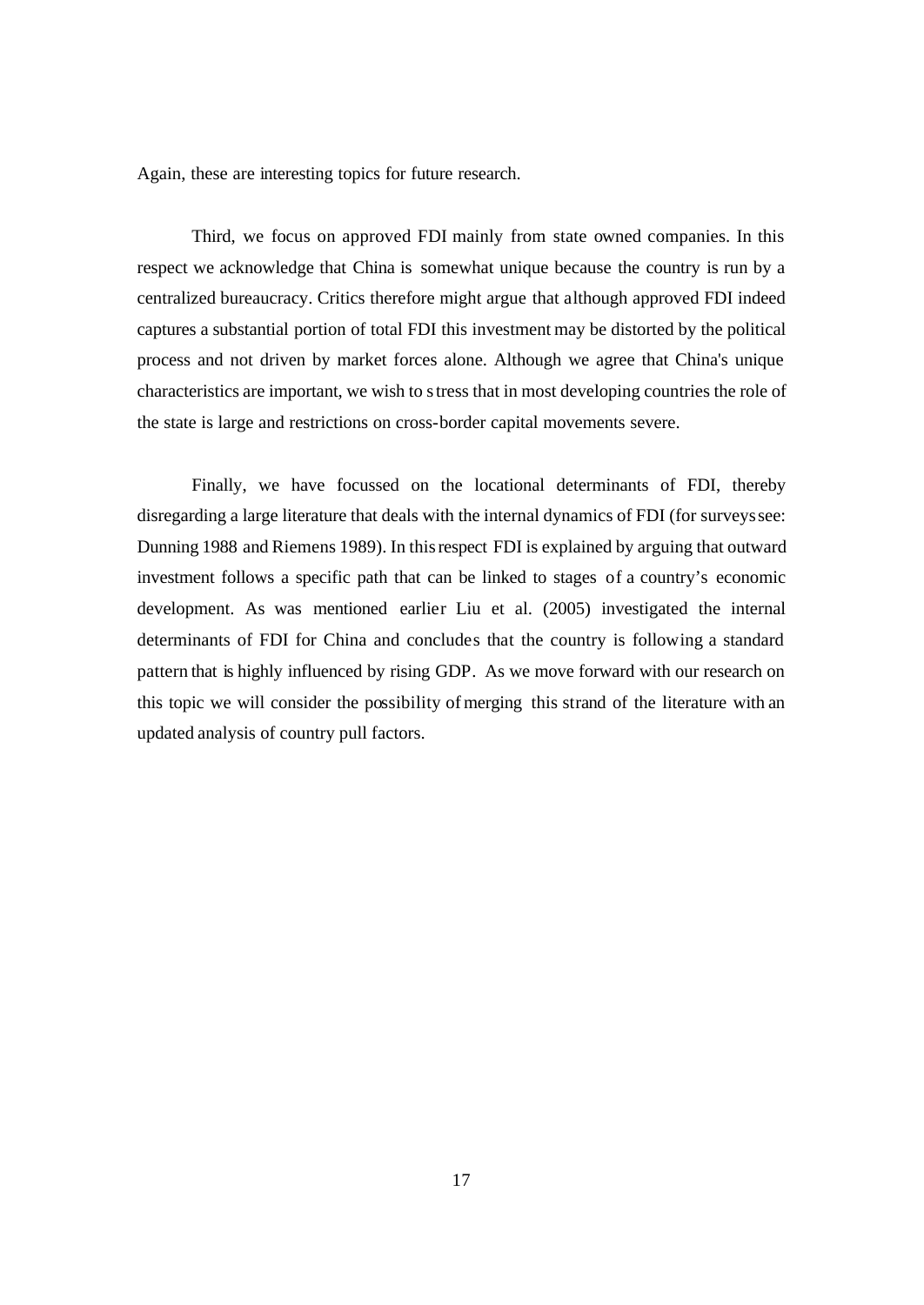#### **References**

- Anand, J. and K. Bruce, Technological Capabilities of Countries, Firm Rivalry and Foreign Direct Investment, *Journal of International Business Studies*, 28, 3, 1997, pp. 445-467.
- Barba Navaretti, G. and A.J. Venables, *Multinational Firms in the World Economy*, United Kingdom: Princeton University Press 2004.
- Benito, G.R.G. and G. Gripsrup, The Internationalisation Process Approach to the Location of Foreign Direct Investment: An Empirical Analysis, in Green, M. B. and R. B. McNaughton (eds.), *The Location of Foreign Direct Investment*, Hampshire: Avebury 1995.
- Bajo-Rubio, Oscar and María Montero-Muño, Foreign Direct Investment and Trade: a Causality Analysis, *Open Economies Review*, 12, 2001, pp. 305-323.
- Blonigen, Bruce A., In Search of Substitution between Foreign Production and Exports, *Journal of International Economics*, 53, 2001, pp. 81-104.
- Brainard, S.L., An Empirical Assessment of the Proximity-Concentration Trade-off between Multinational Sales and Trade, *American Economic Review*, 87, 4, 1997, pp. 520-544.
- Buckley, P. J., L. J. Clegg, A. R. Cross, X. Liu, H. Voss, and P. Zheng, The Determinants of Chinese Outward Foreign Direct Investment, *Journal of International Business Studies*, 38, 2007, pp. 499-518.
- Cheng, L.K. and K.K. Yum, What Are the Determinants of the Location of Foreign Direct Investment? The Chinese Experience, *Journal of International Economics*, 51, 2000, pp. 379-400.
- Culem, C., The Locational Determinants of Direct Investments among Industrialised Countries, *European Economic Review*, 32, 1988, pp. 885-904.
- Dunning, J.H., Explaining the International Direct Investment Position of Countries: Toward a Dynamic and Development Approach, *Weltwirtschaftliches Archiv*, 117, 5, 1981, pp. 30-64.
- Dunning, J.H., R. van Hoesel and R. Narula , Third World Multinationals Revisited: New Development and Theoretical Implications, in Dunning, J. H. (eds.), *Globalisation, Trade and Investment, Elsevier, Amsterdam*, 1998, pp. 255-286.
- Ekholm, K., R. Forslid, and J. Markusen, Export-Platform Foreign Direct Investment, NBER Working Paper 9517, 2003.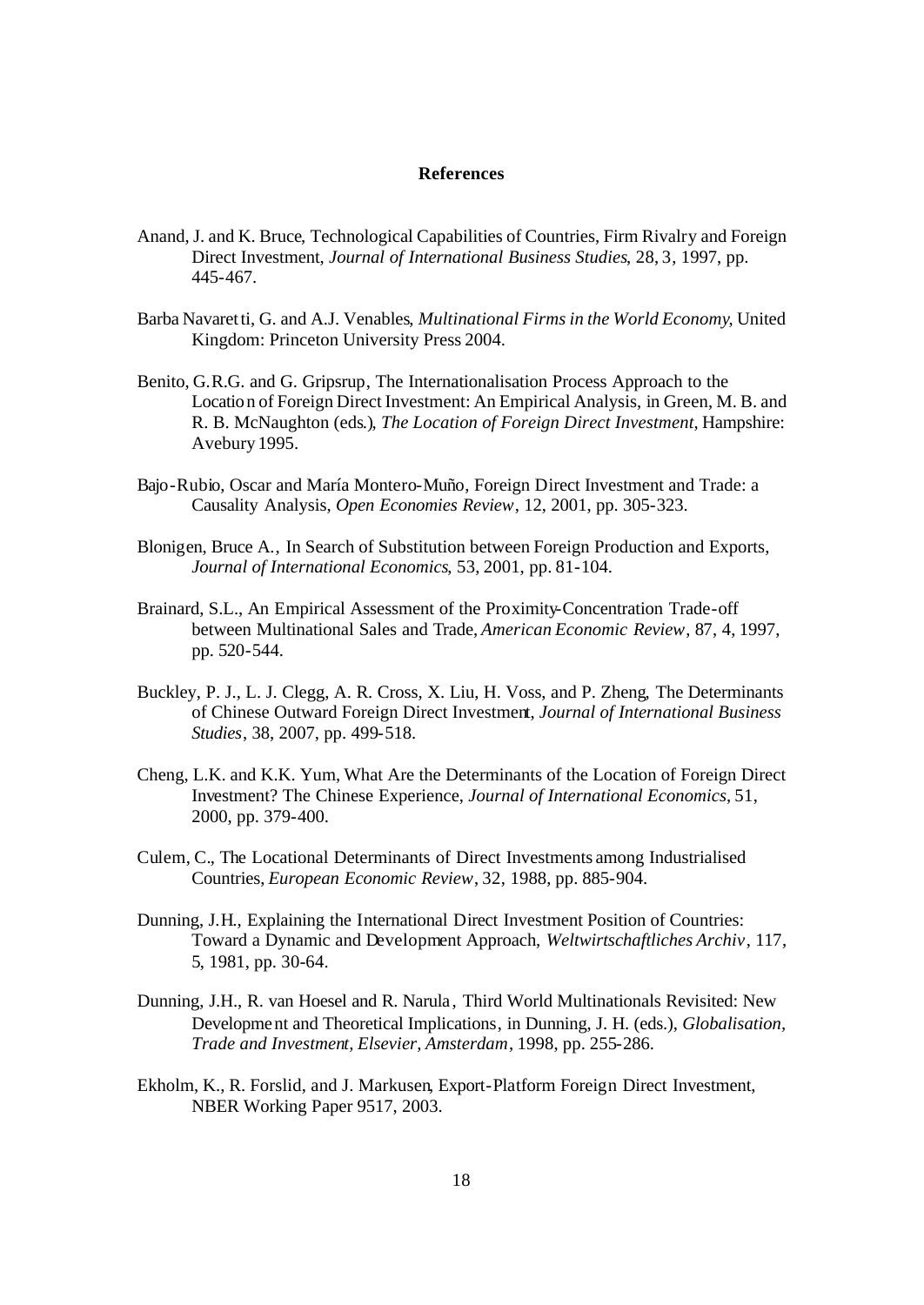- Ferrantino, M.J., Transaction Costs and the Expansion of Third-World Multinationals, *Economics Letters*, 38, 4, 1992, pp. 451-456.
- Gao, Ting, Ethnic Chinese Networks and International Investment: Evidence from Inward FDI in China, *Journal of Asian Economics*, 14, 2003, pp. 611-629.
- Guo, Ju'e, Natural Resources and Economic Development in China, *Chinese Economics Studies*, 29, 1996, pp. 5-21.
- Helpman, E., A Simple Theory of Trade with Multinational Corporations, *Journal of Political Economy*, 92, 1984, pp. 451-471.
- Helpman, E., Imperfect Competition and International Trade: Evidence from Fourteen Industrial Countries, *Journal of the Japanese and International Economies*, 1, 1987, pp. 62-81.
- Hines, J., Altered States: Taxes and the location of Foreign Direct Investment in America, *American Economic Review*, 86, 1996, pp. 1076-1094.
- Hymer, S.H., *The International Operations of National Firms*, Cambridge , MA: MIT Press,1960.
- Lecraw, D.J., Direct Investment by Firms from Less Developed countries, *Oxford Economic Papers*, 29, 3, 1977, pp. 442-457.
- Li, Gang, Go Abroad: *Opening-Up Strategy and Case Study* (in Chinese), Beijing: China Foreign Economics and Trade Press 2000.
- Liu X., T. Buck and C. Shu,Chinese economic development, the next stage: outward FDI?, *International Business Review*, 14, 2005, pp. 97-115.
- Lunn, J., Determinants of US Direct Investment in the EEC: Further Evidence*, European Economic Review*, 13, 1, 1980, pp. 93-101.
- Markusen, James R., Multinationals, Multi-Plant Economies, and the Gains from Trade, *Journal of International Economics*, 16, 1984, pp. 205-226.
- Markusen, James R., The Boundaries of Multinational Enterprises and the Theory of International Trade, *Journal of Economic Perspectives*, 9, 1995, pp. 169-190.
- Markusen, J. R. and K. E. Maskus, Discriminating Among Alternative Theories of the Multinational Enterprise, *Review of International Economics*, 10, 4, 2002, pp. 695-707.

Ministry of Commerce of China, *Almanac of China's Foreign Economic Relations and*